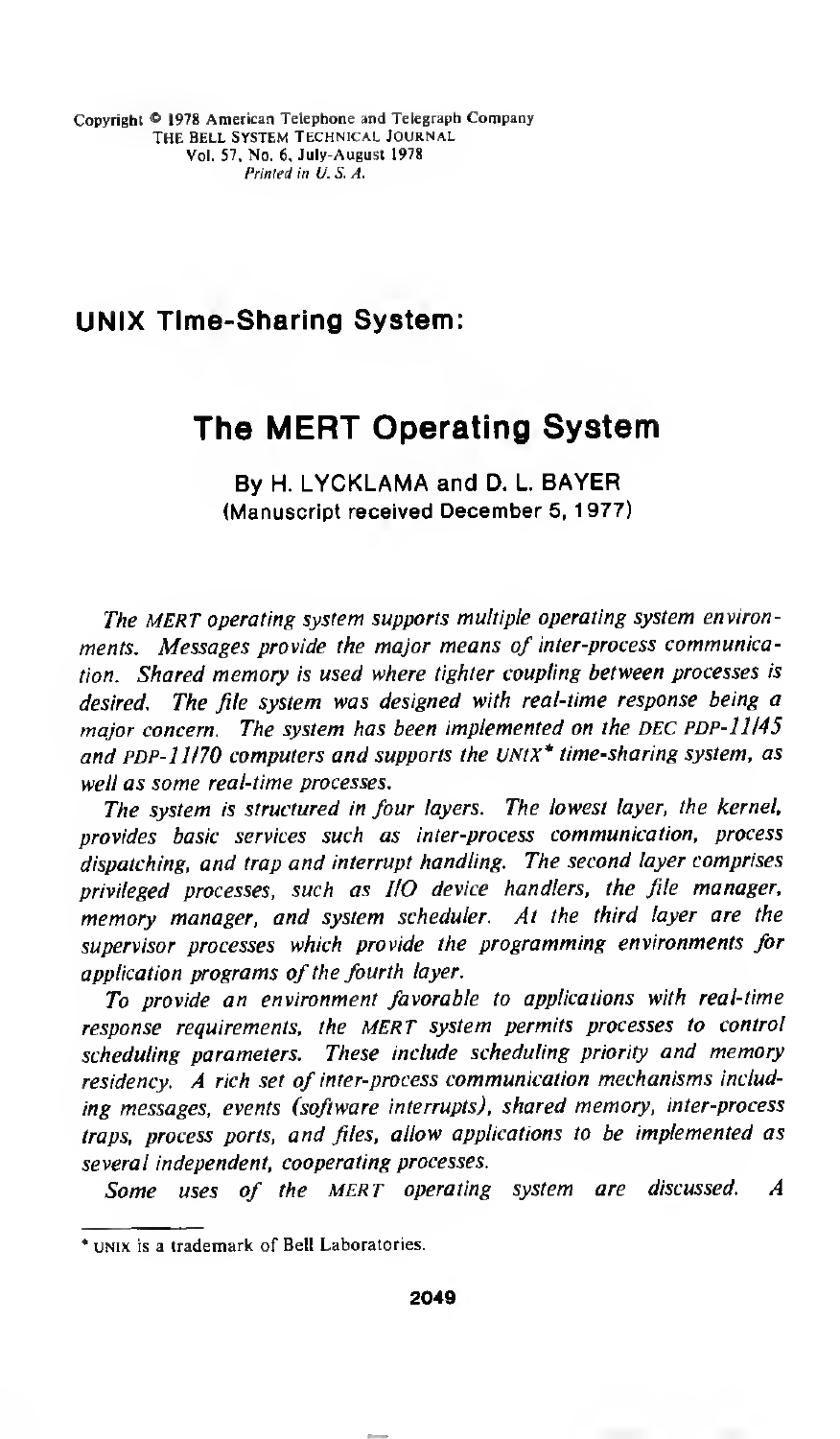retrospective view of the MERT system is also offered. This includes a critical evaluation of some of the design decisions and a discussion of design improvements which could have been made to improve overall efficiency.

# I. INTRODUCTION

As operating systems become more sophisticated and complex, providing more and more services for the user, they become increasingly difficult to modify and maintain. Fixing a "bug" in some part of the system may very likely introduce another "bug" in a seemingly unrelated section of code. Changing a data structure is likely to have major impact on the total system. It has thus become increasingly apparent over the past years that adhering to the principles of structured modularity<sup>1, 2</sup> is the correct approach to building an operating system. The objective of the MERT system has been to extend the concept of a process into the operating system, factoring the traditional operating system functions into a small kernel surrounded by a set of independent cooperating processes. Communication between these processes is accomplished primarily through messages. Messages define the interface between processes and reduce the number of ways a bug can be propagated through the system.

The MERT kernel establishes an extended instruction set via system primitives vis-a-vis the virtual machine approach of cp 67. Operating systems are implemented on top of the MERT kernel and define the services available to user programs. Communication and synchronization primitives and shared memory permit varying degrees of cooperation between independent operating systems. An operating system functionally equivalent to the UNIX\* time-sharing system has been implemented to exercise the MERT executive and provide tools for developing and maintaining other operating system environments. An immediate benefit of this approach is that operating system environments tailored to the needs of specific classes of real-time projects can be implemented without interfering with other systems having different objectives.

One of the basic design goals of the system was to build modular and independent processes having data structures and tables which are known only to the particular process. Fixing a "bug" or making major internal changes in one process does not affect the other

<sup>\*</sup> unix is a trademark of Bell Laboratories.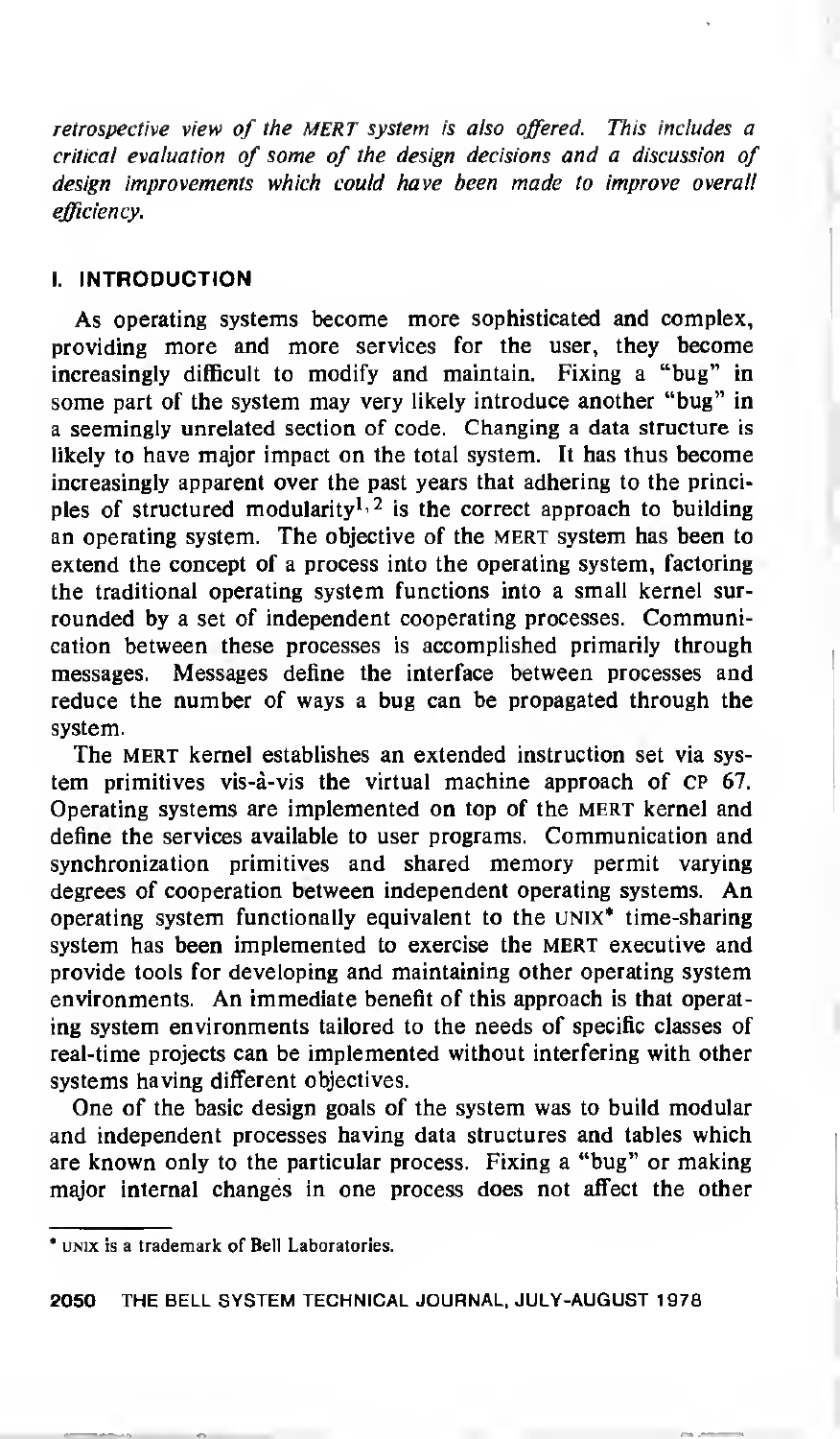processes with which it communicates. The work described here builds on previous operating system designs described by Dijkstra<sup>1</sup> and Brinch Hansen.<sup>2</sup> The primary differences between this system and previous work lies in the rich set of inter-process communication techniques and the extension of the concept of independent modular processes, protected from other processes in the system, to the basic I/O and real-time processes. It can be shown that messages are not an adequate communication path for some real-time problems.<sup>3</sup> Controlled access to shared memory and softwaregenerated interrupts are often required to maintain the integrity of a real-time system. The communication primitives were selected in an attempt to balance the need for protection with the need for real-time response. The primitives include event flags, message buffers, inter-process system traps, process ports and shared segments.

One of the major influences on the design of the MERT system came from the requirements of various application systems at Bell Laboratories. They made use of imbedded minicomputers to provide support for development of application programs and for controlling their specific application. Many of these projects had requirements for real-time response to various external events. Real-time can be classified into two categories. One flavor of real time requires the collection of large amounts of data. This necessitates the implementation of large and contiguous files and asynchronous I/O. The second flavor of real time demands quick response to hardware-generated interrupts. This necessitates the implementation of processes locked in memory. Yet another requirement for some applications was the need to define <sup>a</sup> more controlled environment with better control over a program's virtual address space layout than that provided in <sup>a</sup> general-purpose time-sharing environment.

This paper gives a detailed description of the system design including the kernel and <sup>a</sup> definition and description of processes and of segments. A detailed discussion of the communication primitives follows. The structure of the file system is then discussed, along with how the file manager and time-sharing processes make use of the communication primitives.

A major portion of this paper deals with <sup>a</sup> critical retrospective on the mert system. This includes <sup>a</sup> discussion of features of the mert system which have been used by various projects within the Bell System. Some trade-offs are given that have been made for efficiency reasons, thereby sacrificing some protection. Some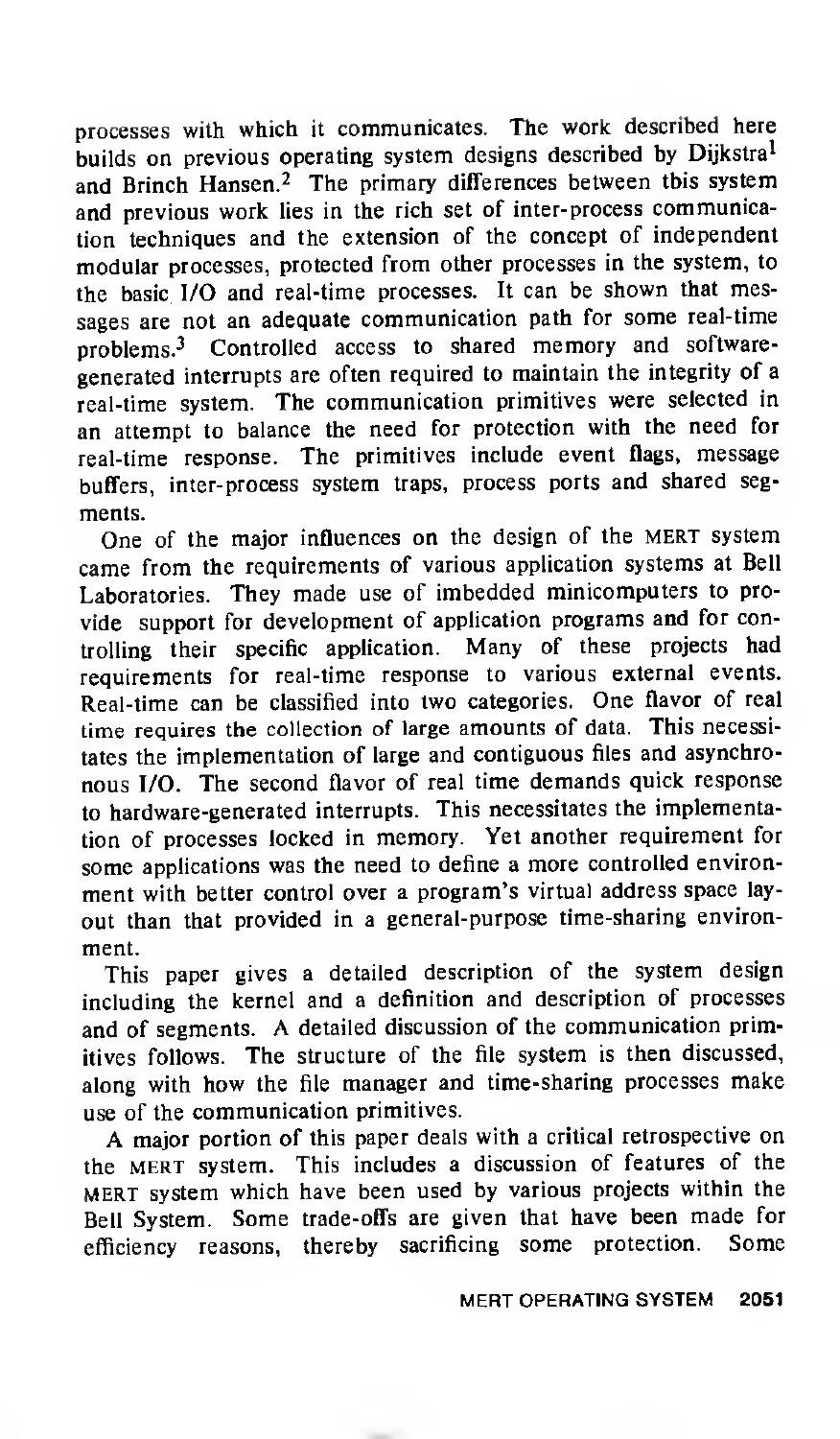operational statistics are also included here. The pros and cons of certain features of the MERT operating system are discussed in detail. The portability of the operating system as well as user software is currently a topic of great interest. The prospects of the portability of the mert system are described. Finally, we discuss some features of the mert system which could have been implemented differently for the sake of efficiency.

# II. HARDWARE REQUIREMENTS

The MERT system currently runs on the DEC PDP-11/45 and PDP-11/70 computers.<sup>4</sup> These computers provide an eight-level static priority interrupt structure with priority levels numbered from 0 (lowest) to 7 (highest). Associated with the interrupt structure is the programmed interrupt register which permits the processor to generate interrupts at priorities of one through seven. The pro grammed interrupt serves as the basic mechanism for driving the system.

The PDP-11 computer is a 16-bit word machine with a direct address space of 32K words. The memory management unit on the pDP-11/45 and PDP-11/70 computers provides a separate set of address mapping and access control registers for each of the processor modes: kernel, supervisor, and user. Furthermore, each virtual address space can provide separate maps for instruction references (called I-space) and data references (D-space). The MERT system makes use of all three processor modes (kernel, supervisor, and user) and both the instruction and data address spaces provided by these machines.

#### III. SYSTEM DESIGN

Processes are arranged in four levels of protection (see Fig. 1). The lowest level of the operating system structure, called the kernel, allocates the basic computer resources. These resources consist of memory, segments, the CPU, and interrupts. All process dispatching, including interrupt processing, is handled by the kernel dispatcher. The kernel is the most highly privileged system component and therefore must be the most reliable.

The second level of software consists of kernel-mode processes which comprise the various I/O device drivers. Each process at this level has access to a limited number of I-space base registers in the kernel mode, providing a firewall between it and sensitive system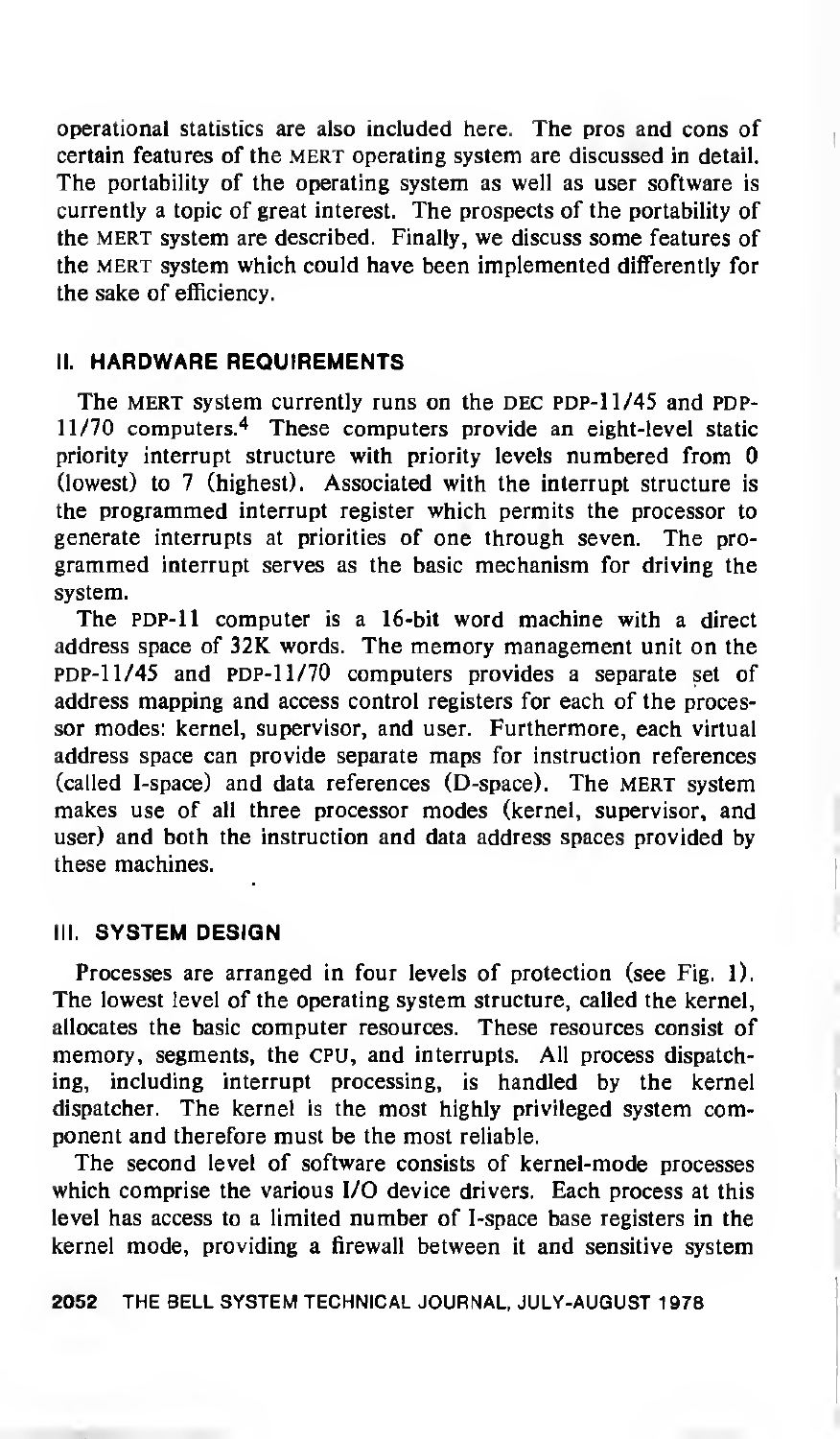

Fig. 1— System structure.

data accessible only using D-space mode. Within this level processes are linked onto one of five priority lists. These lists correspond to the processor priority required while the process is executing. Three kernel processes must exist for the system to function:

- $(i)$  The file manager is required since all processes are derived from files.
- $(ii)$  The swap process is required to move segments between secondary storage and main memory.
- (iii) The root process is required to carry out data transfers between the file manager and the disk.

Since the same device usually contains both the swap area and root file system, one process usually serves for both  $(ii)$  and  $(iii)$ .

At the third software level are the various operating system supervisors which run in supervisor mode. These processes provide the environments which the user sees and the interface to the basic kernel services. All processes at this level execute at a processor priority of either one or zero. A software priority is maintained for the supervisor by the scheduler process. Two supervisor processes are always present: the process manager which creates all new processes\* and produces post-mortem dumps of processes which terminate abnormally, and the time-sharing supervisor.

MERT OPERATING SYSTEM 2053

The time-sharing supervisor can create a new process consisting of an exact copy of itself.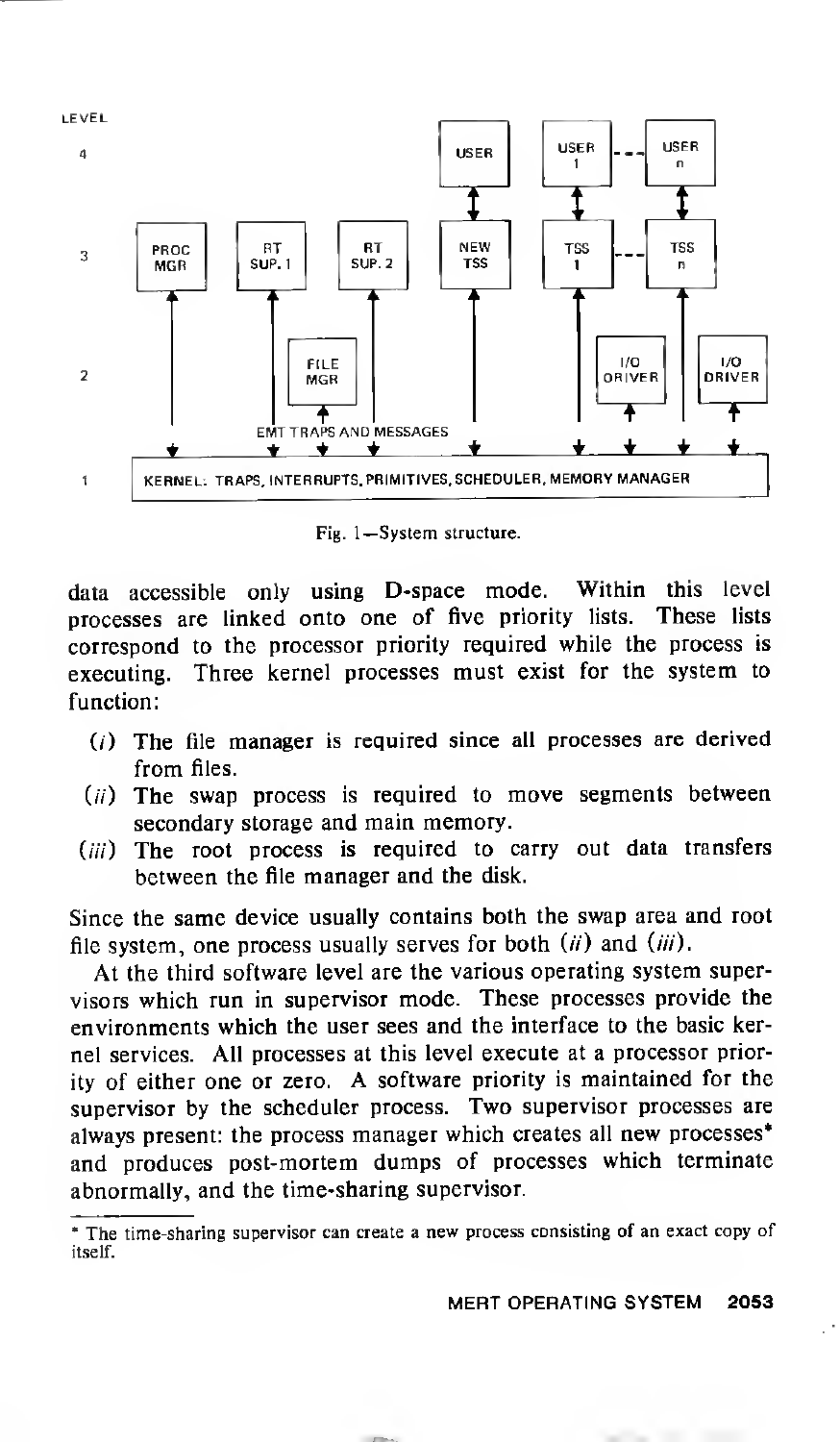At the fourth level are the various user procedures which execute in user mode under control of the supervisory environments. The primitives available to the user are provided by the supervisory environments which process the user system calls. Actually, the user procedure is merely an extension of the supervisor process. This is the highest level of protection provided by the computer hardware.

# IV. DEFINITIONS

# 4.1 Segments

A logical segment is <sup>a</sup> piece of contiguous memory, <sup>32</sup> to 32K 16-bit words long, which can grow in increments of 32 words. Associated with each segment are an internal segment identifier (ID) and an optional global name. The segment identifier is allocated to the segment when it is created and is used for all references to the segment. The global name uniquely defines the initial contents of the segment. A segment is created on demand and disappears when all processes which are linked to it are removed. The contents of a segment may be initialized by copying all or part of a file into the segment. Access to the segment can be controlled by the creator (parent) as follows:

- (i) The segment can be private  $-$  that is, available only to the creator.
- $(ii)$  The segment can be shared by the creator and some or all of its descendants (children). This is accomplished by passing the segment ID to a child.
- $(iii)$  The segment can be given a name which is available to all processes in the system. The name is <sup>a</sup> unique 32-bit number which corresponds to the actual location on secondary storage of the initial segment data. Processes without a parent-child relationship can request the name from the file system and then attempt to create a segment with that name. If the segment exists, the segment ID is returned and the segment user count is incremented. Otherwise, the segment is created and the process initializes it.

# 4.2 Processes

A process consists of <sup>a</sup> collection of related logical segments executed by the processor. Processes are divided into two classes,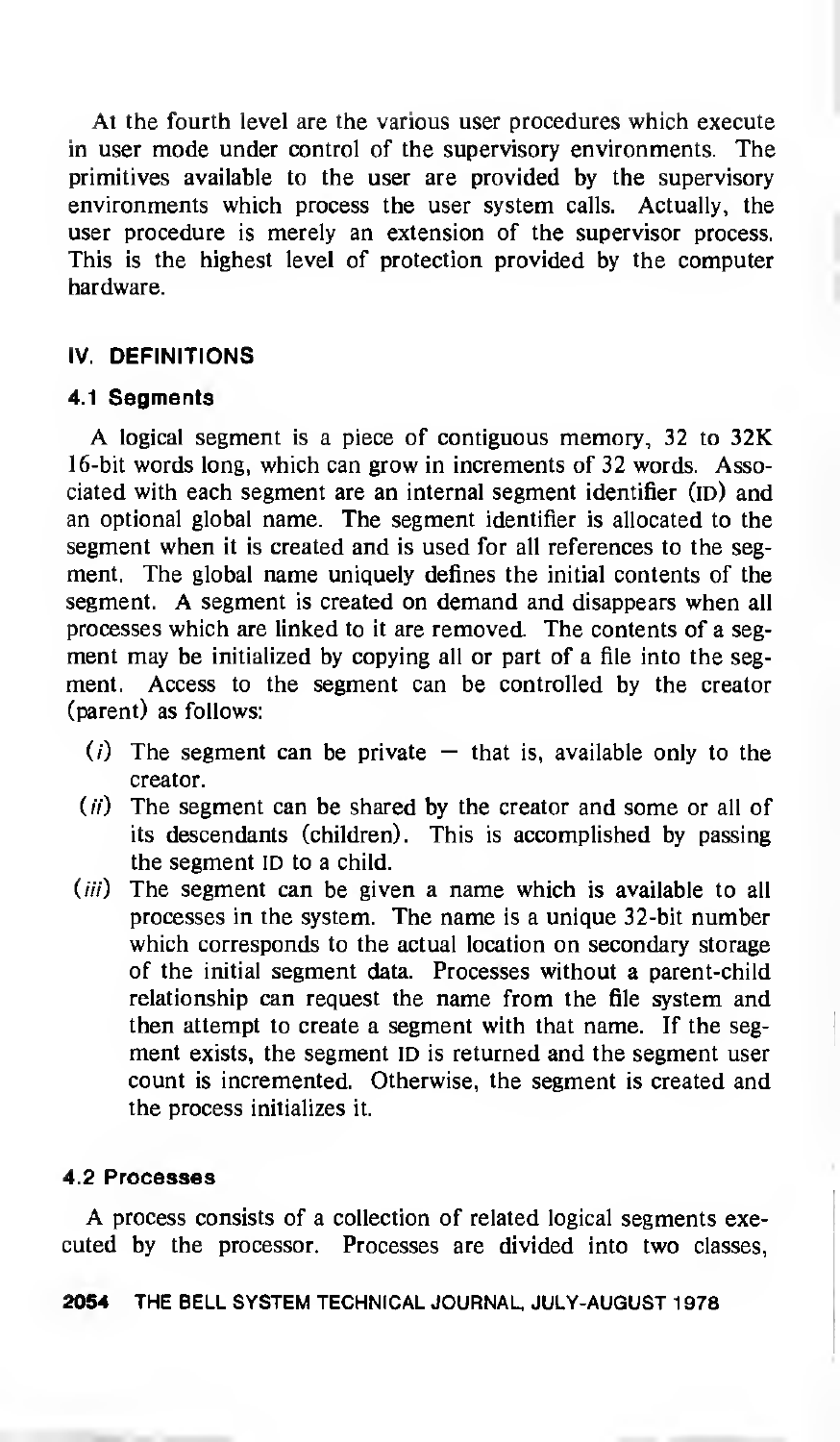

Fig. 2—Virtual address space of <sup>a</sup> typical kernel process.

kernel processes and supervisor processes, according to the mode of the processor while executing the segments of the process.

# 4.2.1 Kernel processes

Kernel processes are driven by software and hardware interrupts, execute at processor hardware priority 2 to 7, are locked in memory, and are capable of executing all privileged instructions. Kernel processes are used to control peripheral devices and handle functions with stringent real-time response requirements.

The virtual address space of each kernel process begins with a short header which defines the virtual address space and various entry points (see Fig. 2). Up to 12K words (base registers <sup>3</sup> - 5) of instruction space and 12K words of data space are available. All kernel processes share <sup>a</sup> common stack and can read and write the I/O device registers.

To reduce duplication of common subprograms used by independent kernel processes and to provide common data areas between independent cooperating kernel and supervisor processes, three mechanisms for sharing segments are available.

The first type of shared segment, called the system library, is available to all kernel processes. The routines included in this

# MERT OPERATING SYSTEM 2055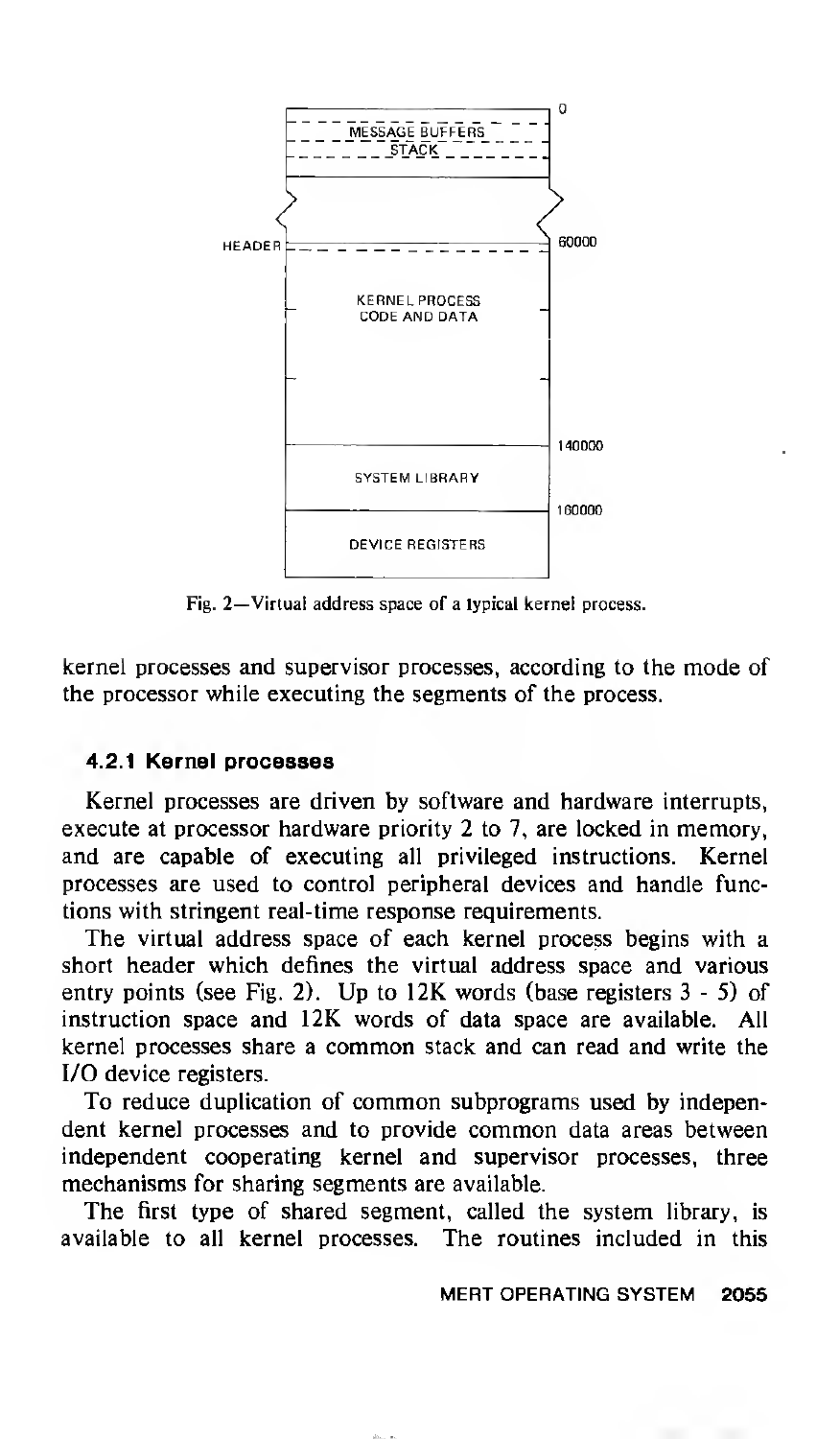

Fig.  $3 - UNIX<sup>TM</sup>$  process virtual address space.

library are determined by the system administrator at system generation time. The system library begins at virtual address 140000(8) (base register 6) and is present whether or not it is used by any kernel processes.

The second type of shared segment, called a public library, is assigned to base register 4 or 5 of the process instruction space. References to routines in the library are satisfied when the process is formed, but the body of the segment is loaded into memory only when the first process which accesses it is loaded.

A third sharing mechanism allows <sup>a</sup> parent to pass the ID of <sup>a</sup> segment that is included in the address space of a kernel process when it is created. This form of sharing is useful when a hierarchy of cooperating processes is invoked to accomplish a task.

#### 4.2.2 Supervisor processes

All processes which execute in supervisor mode and user mode are called supervisor processes. These processes run at processor priority 0 or 1 and are scheduled by the kernel scheduler process. The segments of a supervisor may be kept in memory, providing response on the order of several milliseconds, or supervisor segments may be swappable, providing a response time of hundreds of milliseconds.

The virtual address space of a supervisor process consists of 32K words of instruction space and 32K words of data space in both supervisor and user modes (see Fig. 3). Of these 128K, at least part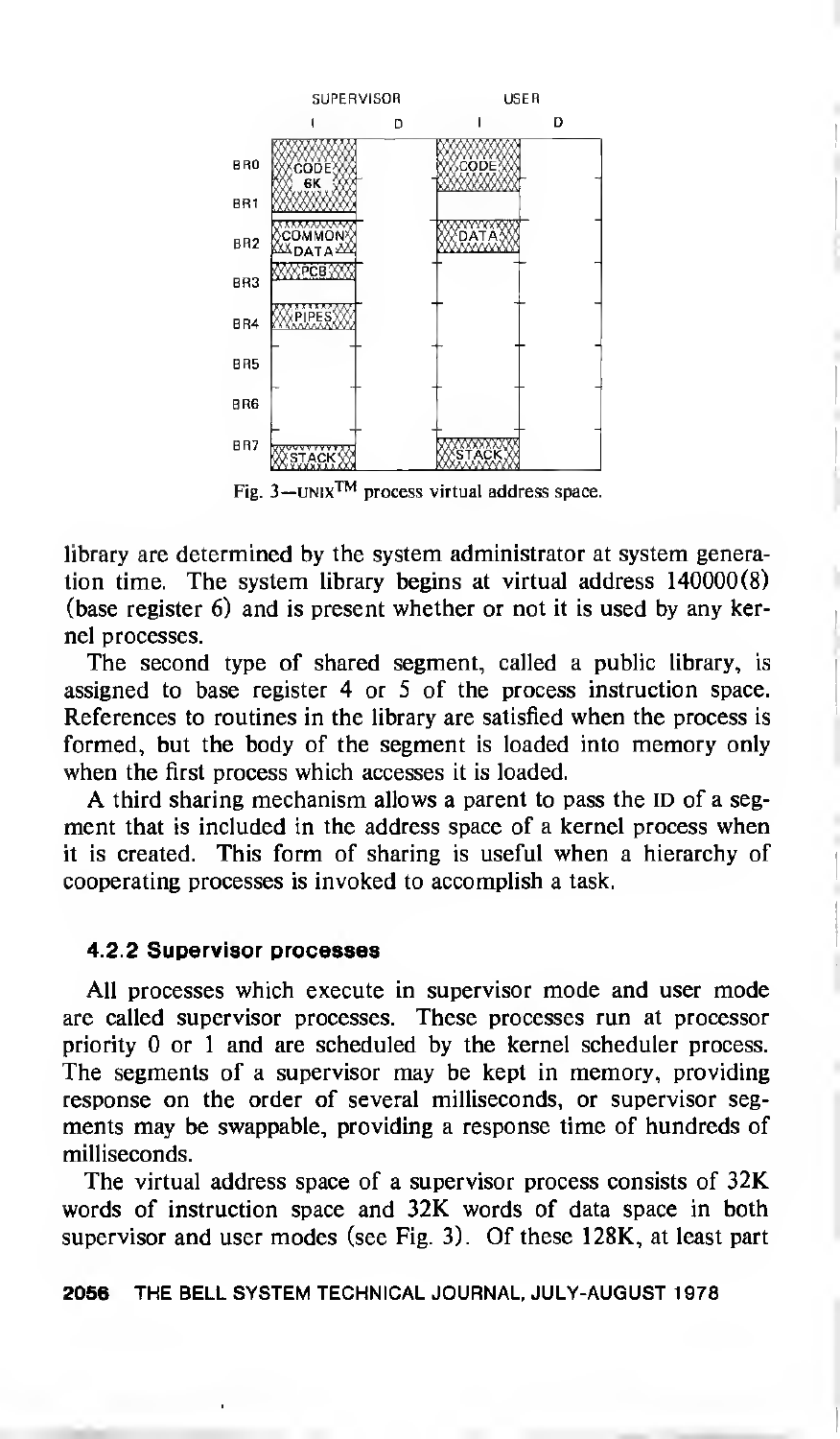of each of three base registers (a total of 12K) must be used for access to:

- $(i)$  The process control block (PCB), a segment typically 160 words long, which describes the entire virtual address space of the process to the kernel and provides space to save the state of the process during a context switch. The PCB also includes <sup>a</sup> list of capabilities which define the range of abilities of the process.
- $(ii)$  The process supervisor stack and data segment.
- $(iii)$  The read-only code segment of the supervisor.

The rest of the virtual address space is controlled by the supervisor. The primitives available to supervisor processes include the ability to control the virtual address space (both supervisor and user) which can be accessed by the process.

# 4.3 Capabilities

Associated with each supervisor process is a list of keys, each of which allows access to one object. The capability key must be passed as an argument in all service requests on objects. Each key is <sup>a</sup> concatenation of the process ID of the creator of the object and <sup>a</sup> bit pattern, defined by the creator, which describes allowed operations on the object. The capability list (C-list) for each supervisor process resides in the PCB and is maintained by the kernel through add and delete capability messages to the memory manager. special variation of the send message primitive copies the capability from the PCB into the body of a message, preventing corruption of the capability mechanism.

Capabilities are used by the file manager to control access to files. The capability for <sup>a</sup> file is granted upon opening the file. A read or write request is validated by decoding the capability into a 14-bit object descriptor (file descriptor) and <sup>a</sup> 2-bit permission field. The capability is removed from the process C-list when the file is closed.

# V. THE KERNEL

The concept of an operating system nucleus or kernel has been used in several systems. Each system has included <sup>a</sup> different set of logical functions.<sup>5, 6</sup> The MERT kernel is to be distinguished from a security kernel. A security kernel provides the basis of a secure operating system environment.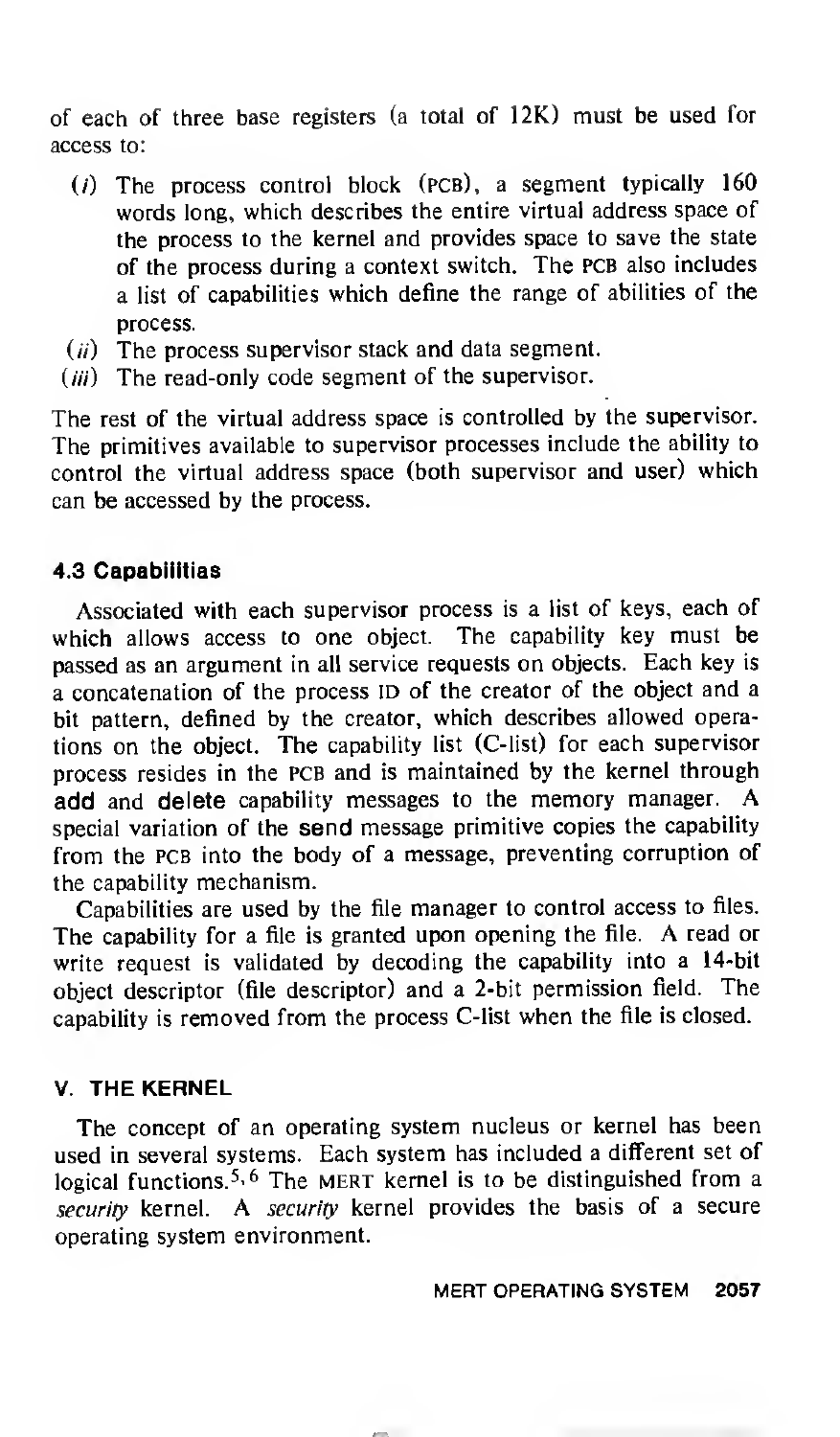The basic kernel provides a set of services available to all processes, kernel and supervisor, and maintains the system process tables and segment tables. Included as part of the kernel are two special system processes, the memory manager and the scheduler. These are distinguished from other kernel processes in that they are bound into the basic kernel address space and do not require the set-up of <sup>a</sup> base register when control is turned over to one of these processes.

## 5.1 Kernel modules

The kernel consists of <sup>a</sup> process dispatcher, <sup>a</sup> trap handler, and routines (procedures) which implement the system primitives. Approximately 4K words of code are dedicated to these modules.

The *process dispatcher* is responsible for saving the current state and setting up and dispatching to all kernel processes. It can be invoked by an interrupt from the programmed interrupt register, an interrupt from an external device, or an inter-process system trap from a supervisor process (an emt trap).

The *trap handler* fields all traps and faults and, in most cases, transfers control to a trap handling routine in the process which caused the trap or fault.

The *kernel primitives* can be grouped into eight logical categories. These categories can be subdivided into those which are available to all processes and others which are available only to supervisor processes. The primitives which are available to all processes are:

- (/') Interprocess communication and synchronization primitives. These include sending and receiving messages and events, waking up processes which are sleeping on a bit pattern, and setting the sleep pattern.
- (//) Attaching to and detaching from interrupts.
- (*iii*) Setting a timer to cause a time-out event.
- (iv) Manipulation of segments for the purposes of input/output. This includes locking and unlocking segments and marking segments altered,
- (v) Setting and getting the time of day.

The primitives available only to supervisor processes are:

 $(vi)$  Primitives which alter the attributes of the segments of a process. These primitives include creating new segments,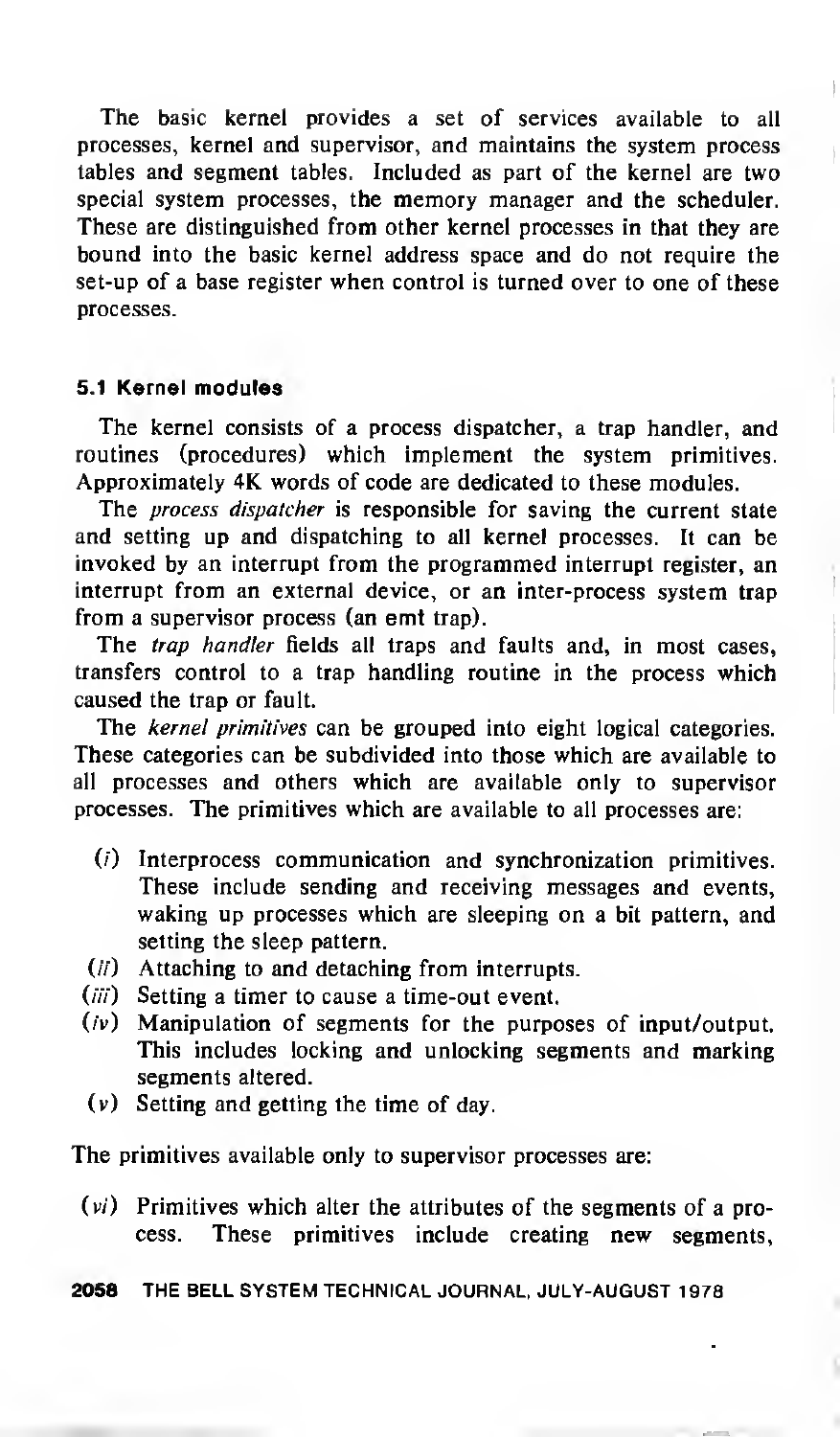returning segments to the system, adding and deleting segments from the process address space, and altering the access permissions.

- $(vii)$  Altering scheduler-related parameters by roadblocking, changing the scheduling priority, or making the segments of the process nonswap or swappable.
- (viii) Miscellaneous services such as reading the console switches.

# 5.2 Kernel system processes

Closely associated with the kernel are the memory management and scheduler processes. These two processes are special in that they reside in the kernel address space permanently. In all other respects, they follow the discipline established for kernel processes.

# 5.2.1 Memory manager

The memory manager is <sup>a</sup> special system process. It communicates with the rest of the system via messages and is capable of handling four types of requests:

- $(i)$  Setting the segments of a process into the active state, making space by swapping or shifting other segments if necessary.
- $(ii)$  Loading and locking a segment contiguous with other locked segments to reduce memory fragmentation.
- $(iii)$  Deactivating the segments of a process.
- $(v)$  Adding and deleting capabilities from the capability list in a supervisor process PCB.

## 5.2.2 Scheduler

The scheduler is the second special system process and is responsible for scheduling all supervisor processes. The main responsibility of the scheduler is to select the next process to be executed. The actual loading of the process is accomplished by the memory manager.

## 5.3 Dispatcher mechanism

The system maintains seven process lists, one for each processor priority at which software interrupts can be triggered using the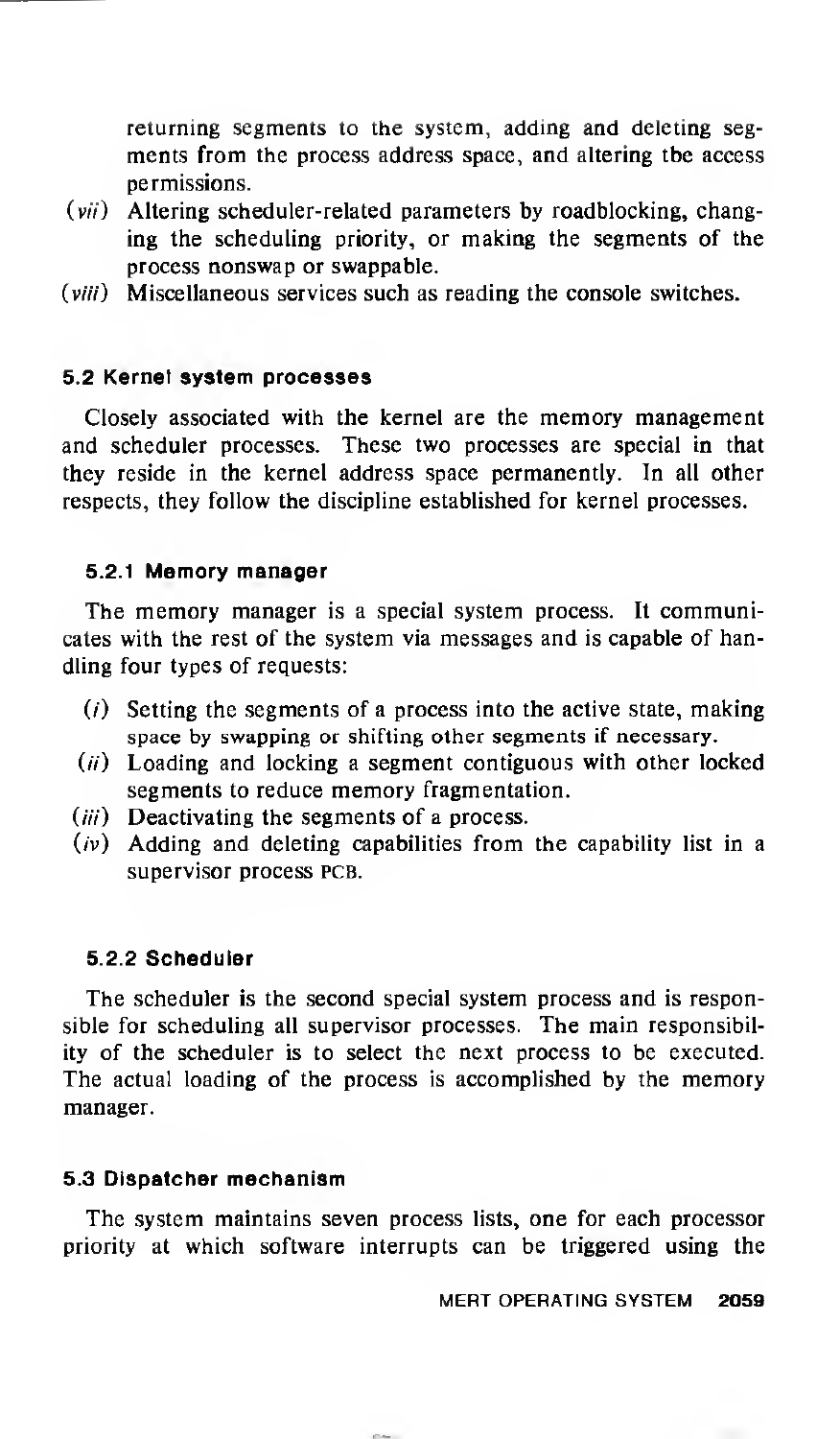programmed interrupt register. All kernel processes are linked into one of the six lists for processor priorities 2 through 7; all supervisor processes are linked to the processor priority <sup>1</sup> list. The occurrence of a software interrupt at priorities 2 through 7 causes the process dispatcher to search the corresponding process list and dispatch to all processes which have one or more event flags set. The entire list is searched for each software interrupt.

# 5.4 Scheduling policy

All software interrupts at processor priority 1, which are not for the currently active process, cause the dispatcher to send a wakeup event to the scheduler process. The scheduler uses a byte in the system process tables to maintain the scheduling priority of each process. This byte is manipulated by the scheduler as follows:

- $(i)$  Incremented when a process receives an event.
- $(ii)$  Increased by 10 when awakened by a kernel process.
- (iii) Decremented when the process yields control due to a roadblock system call.
- $(iv)$  Lowered according to an exponential function each successive time the process uses its entire time slice (becomes compute bound)

The process list is searched for the highest priority process which is ready to run, and if this process has higher priority than the current process, the new process will preempt the current process.

To minimize thrashing and swapping, the scheduler uses a "will receive an event soon" flag which is set by the process when it roadblocks. This flag is typically set when <sup>a</sup> process roadblocks awaiting completion of I/O which is expected to finish in a short time relative to the length of the time slice. The scheduler will keep the process in memory for the remainder of its time slice. When memory becomes full and all processes which require loading are of sufficiently low priority, the scheduler stops making load requests until one of the processes being held runs out of its time slice.

# VI. INTER-PROCESS COMMUNICATION

A structured system requires <sup>a</sup> well-defined set of communication primitives to permit inter-process communication and synchronization. The MERT system makes use of the following communication primitives to achieve this end: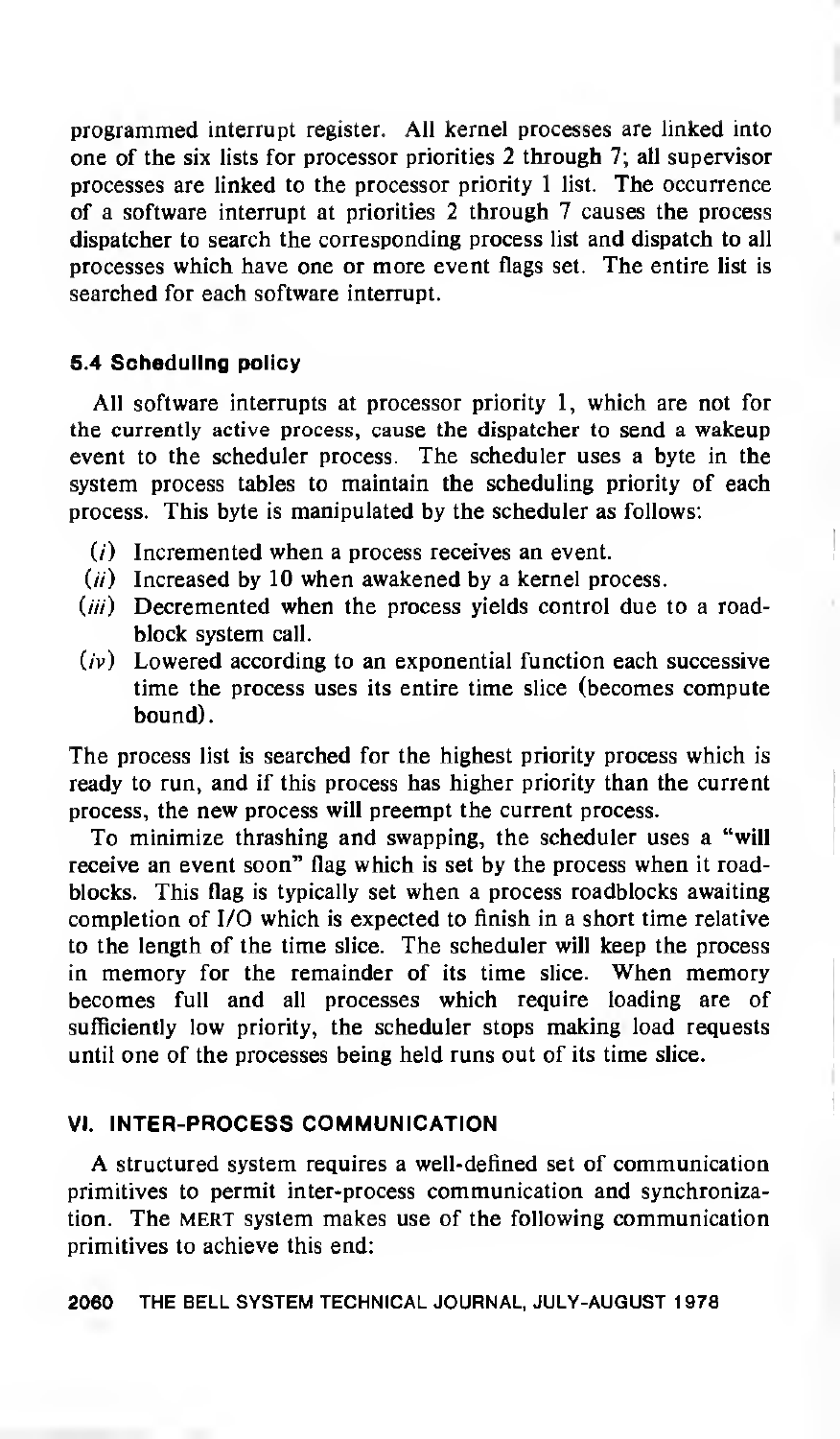- $(i)$  Event flags.
- (ii) Message buffers.
- (iii) emt traps.
- (iv) Shared memory.
- (v) Files.
- (v/) Process ports.

Each of these is discussed in further detail here.

# 6.1 Event flags

Event flags are an efficient means of communication between processes for the transfer of small quantities of data. Of the 16 possible event flags per process, eight are predefined by the system for the following events: wakeup, timeout, message arrival, hangup, interrupt, quit, abort, and initialization. The other eight event flags are definable by the processes using the event flags as <sup>a</sup> means of communication. Events are sent by means of the kernel primitive:

## event(procid, event)

When control is passed to the process at its event entry point, the event flags are in its address space.

## 6.2 Message buffers

The use of message buffers for inter-process communication was introduced in the design of the RC4000 operating system.<sup>2</sup> The SUE project<sup>7</sup> also used a message sending facility and the related device called <sup>a</sup> mailbox to achieve process synchronization. We introduce here a set of message buffer primitives which provide an efficient means of inter-process communication and synchronization.

A kernel pool of message buffers is provided, each of which may be up to <sup>a</sup> multiple of <sup>7</sup> times 16 words in size. Each message consists of a six-word header and the data being sent to the receiving process. The format of the message is specified in Fig. 4. The primitives available to a process consist of:

> alocmsg (nwords) queuem (message) queuemn (*message*) dequeuem (process) datype (process) messink (message)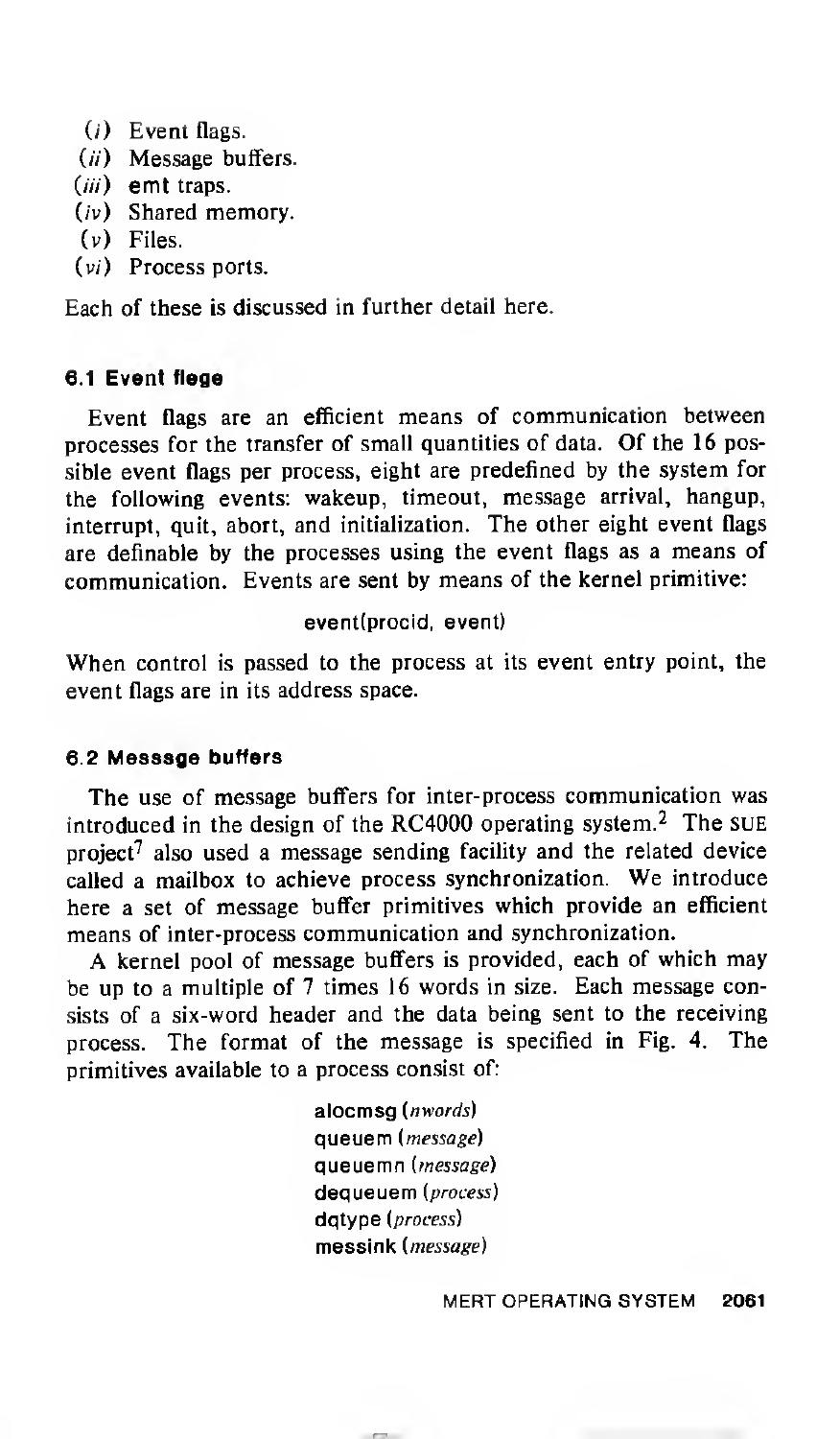#### freemsg {message)

To open a communication channel between two processes PI and P2, PI must allocate a message buffer using alocmsg, fill in the appropriate data in the message header and data areas and then send the message to process P2 using queuem. Efficiency is achieved by allowing PI to send multiple messages before waiting for an acknowledgment (answer). The acknowledgment to these messages is returned in the same buffer by means of the messink primitive. The message buffer address space is freed up automatically if the message is an acknowledgment to an acknowledgment. Buffer space may also be freed explicitly by means of the freemsg primitive. When no answer is expected back from a process, the queuemn primitive is used.

Synchronization is achieved by putting the messages on P2's message input queue using the link word in the message header and sending P2 a message event flag. This will immediately invoke the scheduling of process P2 if it runs at a higher priority than PI. Process PI is responsible for filling in the from process number, the to process number, the type and the identifier fields in the message header. The type field specifies which routine P2 must execute to process the message. A type of " $-1$ " is reserved for acknowledgment messages to the original sender of the message. The status of the processed message is returned in the *status* field of the message header, a non-zero value indicating an error. The status of  $-1$  is



Fig. 4— Message format.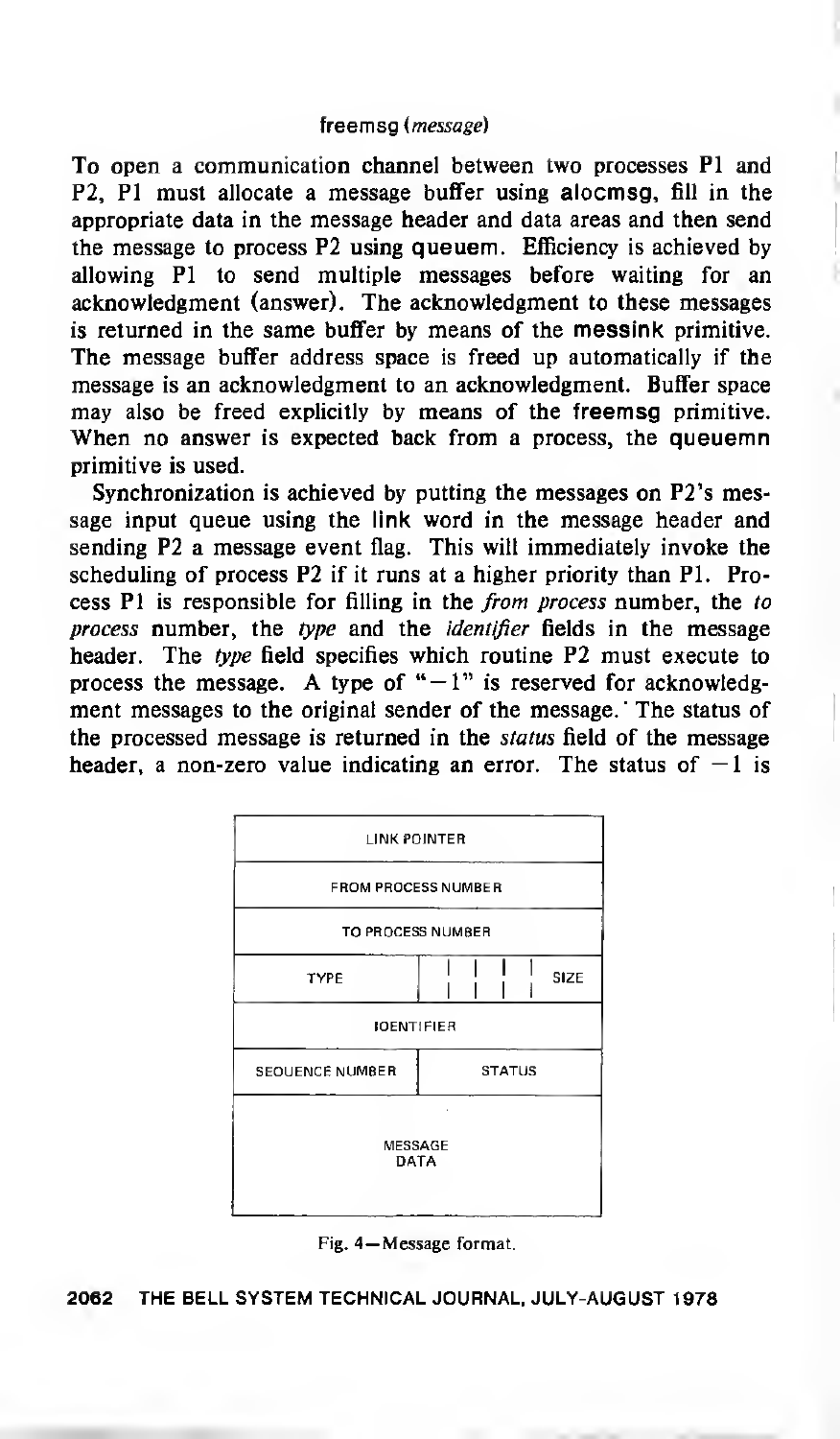reserved for use by the system to indicate that process P2 does not exist or was terminated abnormally while processing the message. The *sequence number* field is used solely for debugging purposes. The *identifier* field may be planted by PI to be used to identify and verify acknowledgment messages. This word is not modified by the system.

Process P2 achieves synchronization by waiting for a message. In general, <sup>a</sup> process may receive any message type from any process by means of the dequeuem primitive. However, P2 may request <sup>a</sup> message type by means of dqtype in order to process messages in a certain sequence for internal process management. In each case, the kernel primitive will return a success/fail condition. In the case of a fail return, P2 has the option of roadblocking to wait for a message event or of doing further processing and looking for an input message at a later time.

## 6.3 emt traps

The emulator trap (emt) instruction is used not only to implement the system primitives, but also to provide <sup>a</sup> mechanism by which <sup>a</sup> supervisor and kernel process can pass information. The supervisor process passes the process number of the kernel process with which it would like to communicate to the kernel. The kernel then dispatches to the kernel process through its emt entry point, passing the process number of the calling supervisor process and a pointer to an argument list. The kernel process will typically access data in the supervisor process address space by setting part of its virtual address space to overlap that of the supervisor. This method of communication is used mainly to pass characters from a timesharing user to the kernel process which controls communications equipment.

#### 6.4 Shared memory

Supervisor processes may share memory by means of named as well as unnamed segments. Segments may be shared on <sup>a</sup> supervisor as well as a user level. In both cases, pure code is shared as named segments. In the case of <sup>a</sup> time-sharing supervisor (described in Section VIII), a segment is shared for I/O buffers and file descriptors. A shared segment is also used to implement the concept of a  $pipe$ <sup>8</sup> which is an inter-process channel used to communicate streams of data between related processes. At the user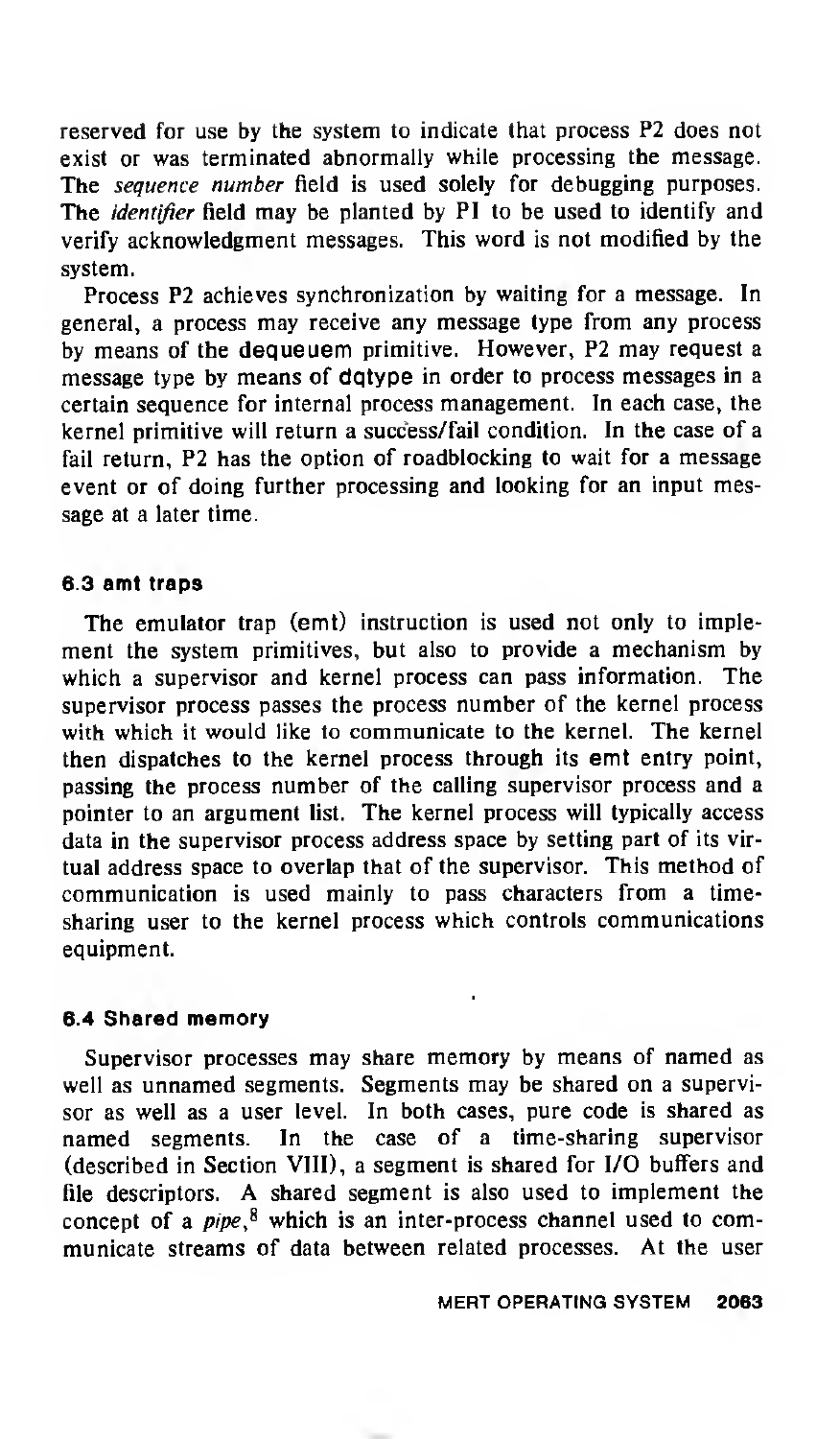level, related processes may share <sup>a</sup> segment for the efficient communication of a large quantity of data. For related processes, a parent process may set up <sup>a</sup> sharable segment in its address space and restrict the access permissions of all child processes to provide a means of protecting shared data. Facilities are also provided for sharing segments between unrelated supervisors and between kernel and supervisor processes.

#### 6.5 Files

The file system has a hierarchical structure equivalent to the UNIX file system $<sup>8</sup>$  and as such has certain protection keys (see Section</sup> VII). Most files have general read/write permissions and the contents are sharable between processes.

In some cases, the access permissions of the file may themselves serve as a means of communication. If a file is created with read/write permissions for the owner only, another process may not access this file. This is <sup>a</sup> means of making that file name unavailable to a second process.

## 6.6 Process ports

Knowing the identity of another process gives a process the ability to communicate with it. The identity of certain key processes must be known to all other processes at system startup time to enable communication. These globally known processes include the scheduler, the memory manager, the process manager, the file manager, and the swap device driver process. These comprise a sufficient set of known processes to start up new processes which may then communicate with the original set.

Device driver processes are created dynamically in the system. They are in fact created, loaded, and locked in memory upon opening a "device" file (see Section VII). The identity of the device driver process is returned by the process manager to the file manager which in turn may return the identity to the process which requested the opening of the "device" file. These processes are referred to as "external" processes by Brinch Hansen.<sup>2</sup>

The above process-communication primitives do not satisfy the requirements of communication between unrelated processes. For this reason the concept of process ports has been introduced. A process port is a globally known "device" (name) to which a process may attach itself in order to communicate with "unknown"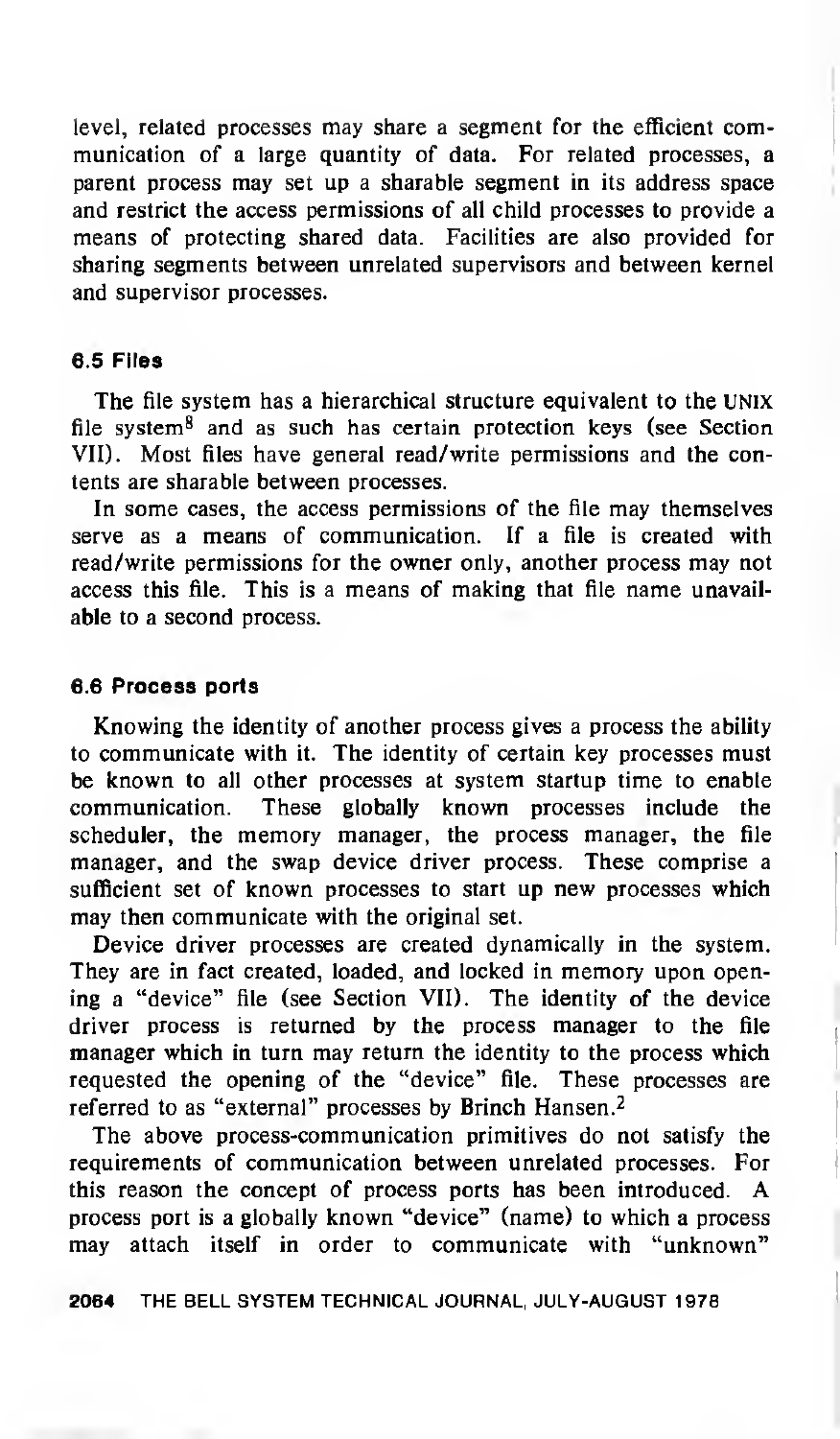processes. A process may connect itself to <sup>a</sup> port, disconnect itself from a port, or obtain the identity of a process connected to a specific port. Once a process identifies itself globally by connecting itself to a port, other processes may communicate with it by sending messages to it through the port. The port thus serves as a two-way communication channel. It is a means of communication for processes which are not descendants of each other.

# VII. FILE SYSTEM

The multi-environment as well as the real-time aspects of the mert system requires that the file system structure be capable of handling many different types of requests. Time-sharing applications require that files be both dynamically allocatable and dynamically growable. Real-time applications require that files be large, and possibly contiguous; dynamic allocation and growth are usually not required.

For data base management systems, files may be very large, and it is often advantageous that files be stored in one contiguous area of secondary storage. Such large files are efficiently described by a file-map entry which consists of starting block number and number of consecutive blocks (a two-word extent). A further benefit of this allocation scheme is that file accesses require only one access to secondary storage. Another commonly used scheme, using indexed pointers to blocks of <sup>a</sup> file in <sup>a</sup> file-map entry, may require more than one access to secondary storage to read or write a block of a file. However, this latter organization is usually quite suitable for time-sharing applications. The disadvantage of using two-word extents in the file-map entry to describe a dynamic time-sharing file is that this may lead to secondary storage fragmentation. In practice, the efficient management of the in-core free extents reduces storage fragmentation significantly.

Three kinds of files are discernible to the user: ordinary disk files, directories, and special files. The directory structure is identical to the UNIX file system directory structure. Directories provide the mapping between the names of files and the files themselves and impose <sup>a</sup> hierarchical naming convention on the files. A directory entry contains only the name of the file and a file identifier which is essentially <sup>a</sup> pointer to the file-map entry (i-node) for that file. A file may have more than one link to it, thus enabling the sharing of files.

Special files in the MERT system are associated with each I/O

MERT OPERATING SYSTEM 2065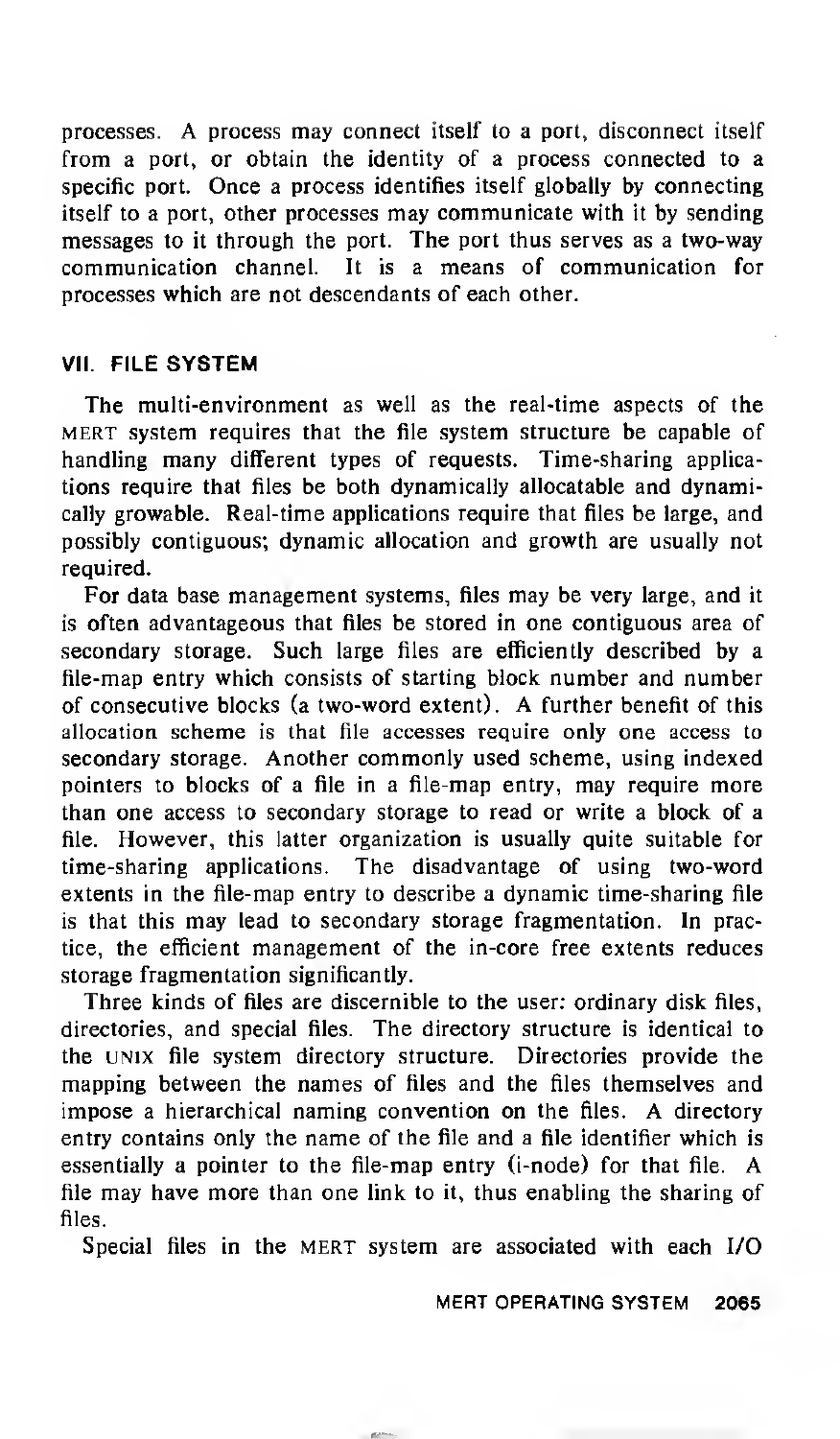device. The opening of <sup>a</sup> special file causes the file manager to send a message to the process manager to create and load the appropriate device driver process and lock it in memory. Subsequent reads and writes to the file are translated into read/write messages to the corresponding I/O driver process by the file manager process.

In the case of ordinary files, the contents of a file are whatever the user puts in it. The file system process imposes no structure on the contents of the file.

The MERT file system distinguishes between contiguous files and other ordinary files. Contiguous files are described by one extent and the file blocks are not freed until the last link to the file is removed. Ordinary files may grow dynamically using up to 27 extents to describe their secondary storage allocation. To minimize fragmentation of the file system, a growing file is allocated 40 blocks at a time. Unused blocks are freed when the file is closed.

The list of free blocks of secondary storage is kept in memory as <sup>a</sup> list of the 64 largest extents of contiguous free blocks. Blocks for files are allocated and freed from this list using an algorithm which minimizes file system fragmentation. When freeing blocks, the blocks are merged into an existing entry in the free list if possible, or placed in an unused entry in the free list. Failing these, an entry in the free list which contains a smaller number of free blocks is replaced.

The entries which are being freed or allocated are also added to an update list in memory. These update entries are used to update a bit map which resides on secondary storage. If the in-core free list should become exhausted, the bit map is consulted to re-create the 64 largest entries of contiguous free blocks. The nature of the file system and the techniques used to reduce file system fragmentation ensure that this is a very rare occurrence.

Very active file systems consisting of many small time-sharing files may be compacted periodically by <sup>a</sup> utility program to minimize file system fragmentation still further. File system storage fragmentation actually only becomes <sup>a</sup> problem when a file is unable to grow dynamically having used up all 27 extents in its file map entry. Normal time-sharing files do not approach this condition.

Communication with the file system process is achieved entirely by means of messages. The file manager can handle 25 different types of messages. The file manager is a kernel process using both <sup>I</sup> and D space. It is structured as <sup>a</sup> task manager controlling <sup>a</sup> number of parallel cooperating tasks which operate on <sup>a</sup> common data base and which are not individually preemptible. Each task acts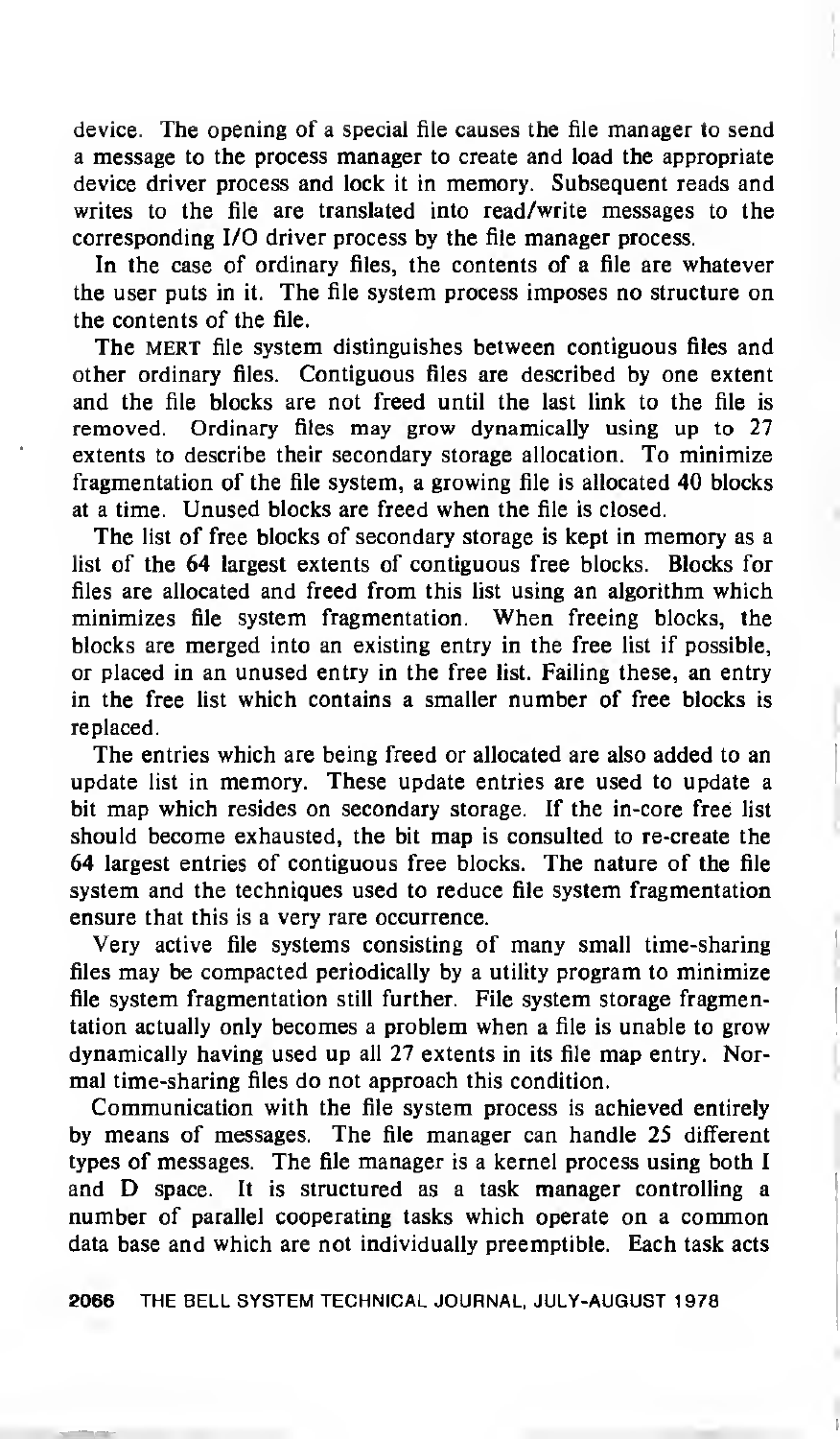on behalf of one incoming message and has <sup>a</sup> private data area as well as <sup>a</sup> common data area. The parallel nature of the file manager ensures efficient handling of the file system messages. The mode of communication, message buffers, also guarantees that other processes need not know the details of the structure of the file system. Changes in the file system structure are easily implemented without affecting other process structures.

# VIII. A TIME-SHARING SUPERVISOR

The first supervisor process developed for the MERT system was a time-sharing supervisor logically equivalent to the UNIX time-sharing system.<sup>8</sup> The UNIX supervisor process was implemented using messages to communicate with the file system manager. This makes the UNIX supervisor completely independent of the file system structure. Changes and additions can then be made to the file system process as well as the file system structure on secondary storage without affecting the operation of the UNIX supervisor.

The structure of the system requires that there be an independent UNIX process for each user who "logs in." In fact, <sup>a</sup> UNIX process is started up when a "carrier-on" transition is detected on <sup>a</sup> line which is capable of starting up a user.

For efficiency purposes, the code of the UNIX supervisor is shared among all processes running in the UNIX system environment. Each supervisor has <sup>a</sup> private data segment for maintaining the process stack and hence the state of the process. For purposes of communication, one large data segment is shared among all UNIX processes. This data segment contains <sup>a</sup> set of shared buffers used for system side buffering and <sup>a</sup> set of shared file descriptors which define the files that are currently open.

The sharing of this common data segment does introduce the problem of critical regions, i.e., regions during which common resources are allocated and freed. The real-time nature of the system means that a process could be preempted even while running in a critical region. To ensure that this does not occur, it is necessary to inhibit preemption during <sup>a</sup> critical region and then permit preemption again upon exiting from the critical region. This also guarantees that the delivery of an event at <sup>a</sup> higher hardware priority will not cause <sup>a</sup> critical region to be re-entered. Note that a semaphore implemented at the supervisor level cannot prevent such reentry unless events are inhibited during the setting of the semaphore.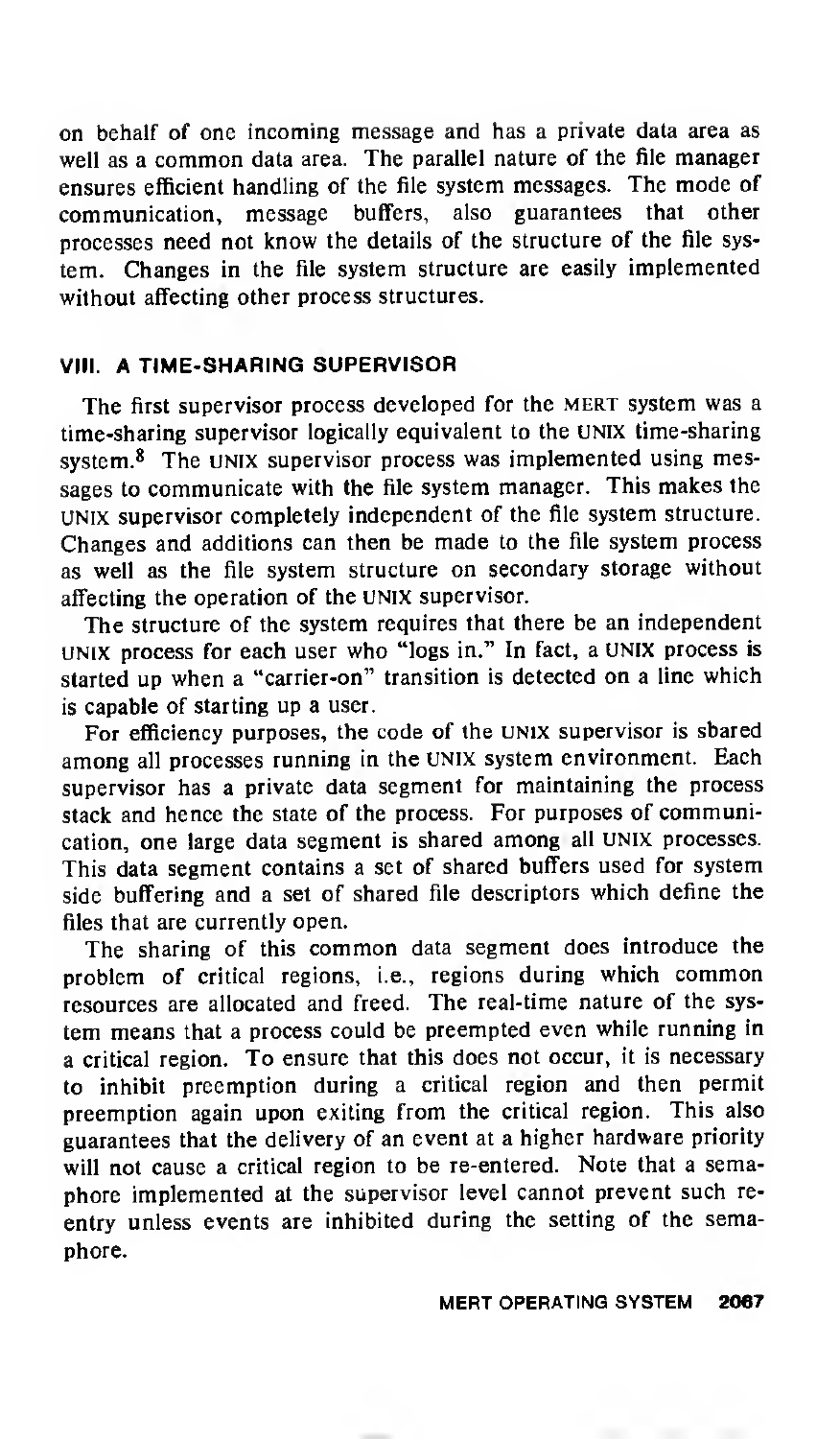The UNIX supervisor makes use of all the communication primitives discussed previously. Messages are used to communicate with the file system process. Events and shared memory are used to communicate with other UNIX processes. Communication with character device driver processes is by means of emt traps. Files are used to share information among processes. Process ports are used in the implementation of an error logger process to collect error messages from the various I/O device driver processes.

The entire code for the UNIX supervisor process (excluding the file system, drivers, etc.) consists of 8K words. This includes all the standard UNIX system routines as well as the many extra system routines which have been added to the mert/unix supervisor. The extra system routines make use of the unique features available under MERT. These include the ability to:

- (/) Create a new environment.
- (*ii*) Send and receive messages.
- (*iii*) Send and receive events,
- $(iv)$  Set up shared segments,
- (v) Invoke new file system primitives such as allocate contiguous files,
- $(v_i)$  Set up and communicate with process ports.
- $(vii)$  Initiate physical and asynchronous I/O.

All memory management and process scheduling functions are performed by the kernel.

# IX. REAL-TIME ASPECTS

Several features of the MERT architecture make it <sup>a</sup> sound base on which to build real-time operating systems. The kernel provides the primitives needed to construct a system of cooperating, independent processes, each of which is designed to handle one aspect of the larger real-time problem. The processes can be arranged in levels of decreasing privilege depending on the response requirements. Kernel processes are capable of responding to interrupts within 100 microseconds, nonswap supervisor processes can respond within a few milliseconds, and swap processes can respond in hundreds of milliseconds. Shared segments can be used to pass data between the levels and to insure that the most up-to-date data are always available. This is sufficient to solve the data integrity problem discussed by Sorenson.<sup>3</sup>

The system provides a low-resolution interval timer which can be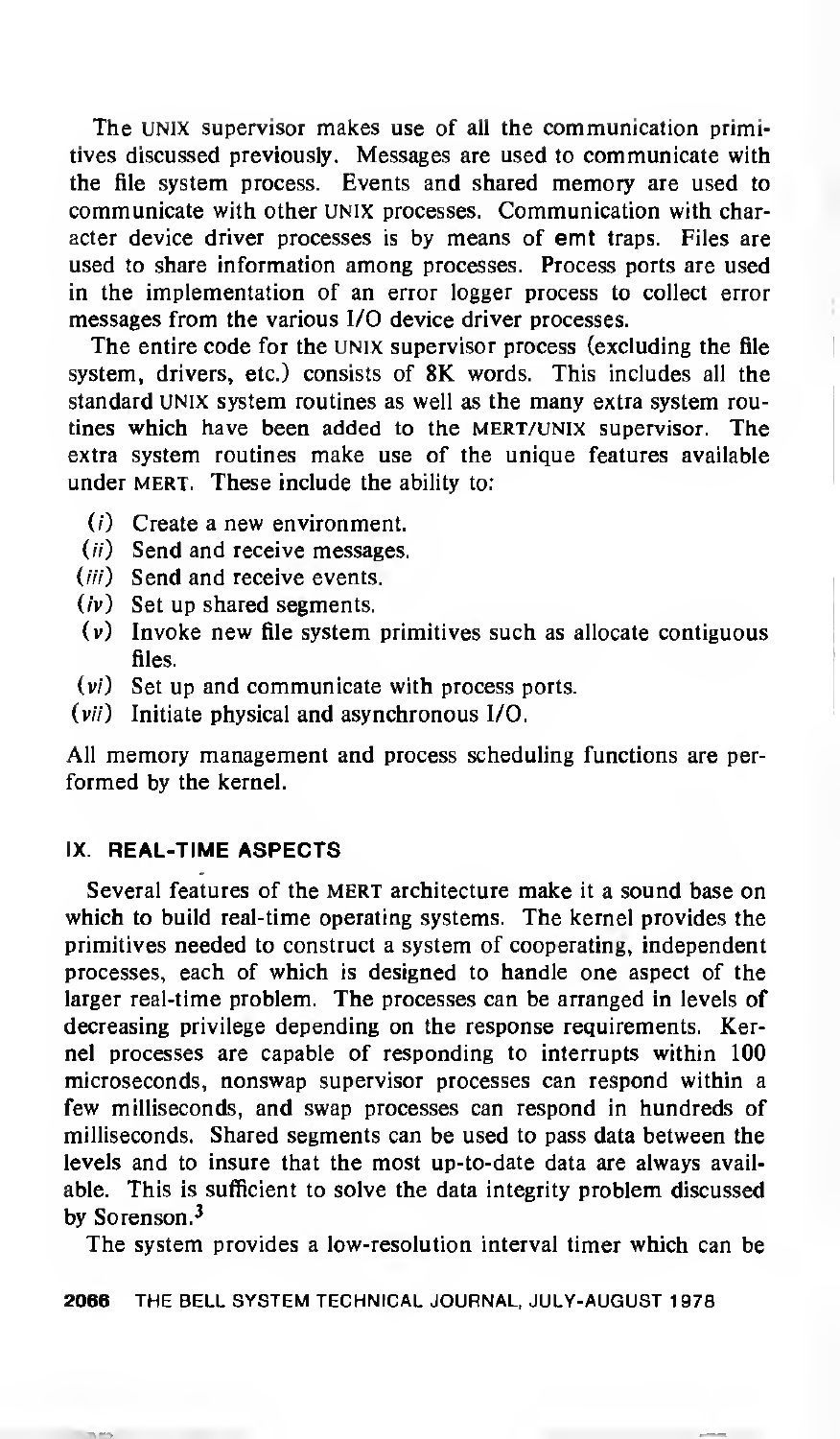used to generate events at any multiple of l/60th of <sup>a</sup> second up to 65535. This is used to stimulate processes which update data bases at regular intervals or time I/O devices. Since the timer event is an interrupt, supervisor processes can use it to subdivide a time slice to do internal scheduling.

The preemptive priority scheduler and the control over which processes are swappable allow the system designer to specify the order in which tasks are processed. Since the file manager is an independent process driven by messages, all processes can communicate directly with it, providing a limited amount of device independence. The ability to store a file on a contiguous area of secondary storage is aimed at minimizing access time. Finally, the availability of a sophisticated time-sharing system in the same machine as the real-time operating system provides powerful tools which can be exploited in designing the man-machine interface to the real-time processes.

# X. PROCESS DEBUGGING

One of the most useful features of the system is the ability to carry on system development while users are logged in. New I/O drivers have been debugged and experiments with new versions of the time-sharing supervisor have been performed without adversely affecting the user community.

Three aspects of the system make this possible:

- (/') Processes can be loaded dynamically.
- $(ii)$  Snapshot dumps of the process can be made using the timesharing supervisor.
- $(iii)$  Processes are gracefully removed from the system and a core dump produced on the occurrence of a "break point trap."

As an example, we recently interfaced a PDP-11/20 to our system using an inter-processor DMA (direct memory access) link. During the debugging of the software, the two machines would often get out of phase leading to a breakdown in the communication channel. When this occurred, a dump of the process handling the PDP-11/45 end of the link was produced, <sup>a</sup> core image of the PDP-11/20 was transmitted to the PDP- $11/45$ , and the two images were analyzed using a symbolic debugger running under the time-sharing supervisor. When the problem was fixed, <sup>a</sup> new version of the kernelmode link process was created, loaded, and tested. Turnaround time in this mode of operation is measured in seconds or minutes.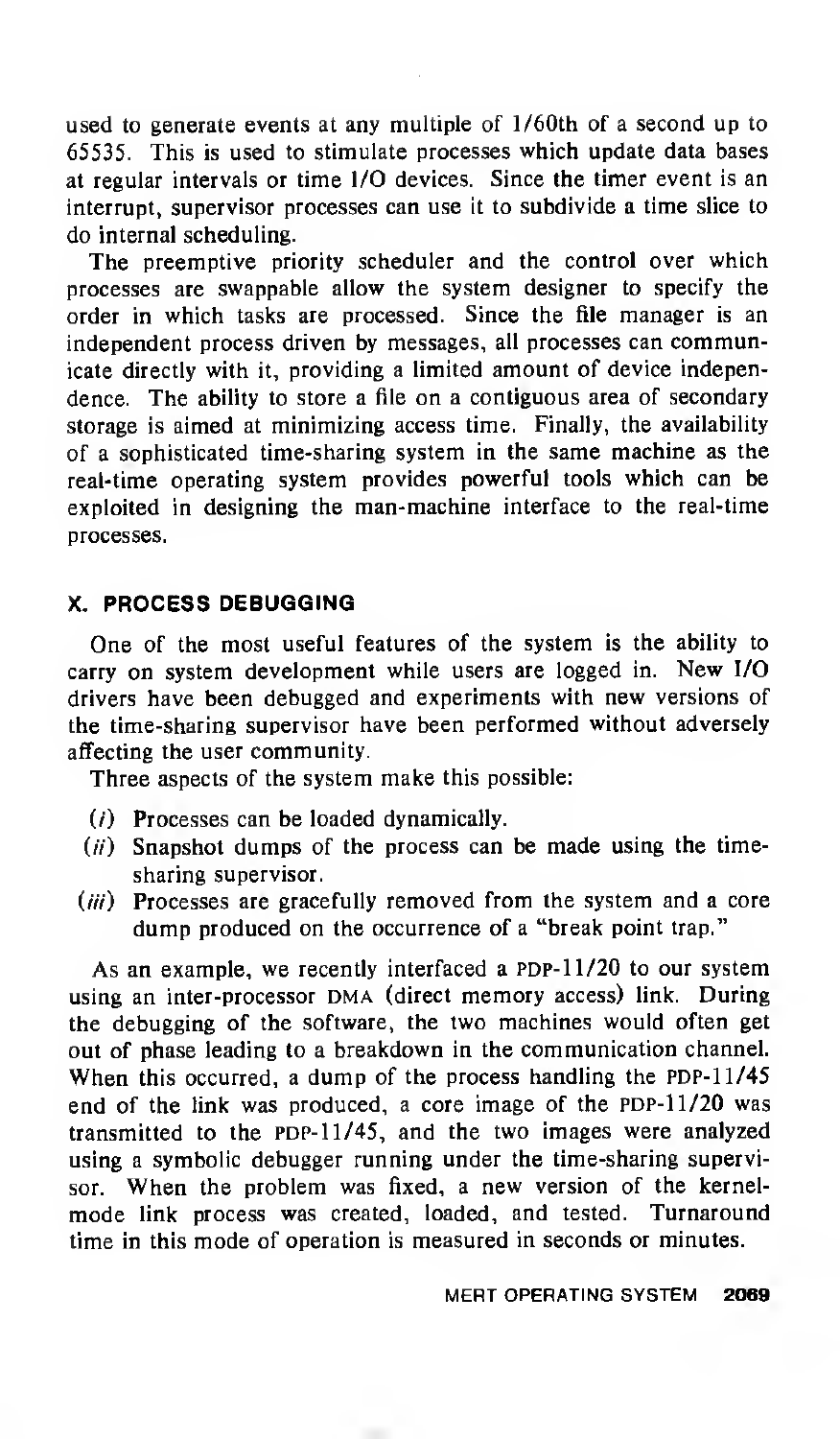# XI. MERT-BASED PROJECTS

A number of PDP-11-based minicomputer systems have taken advantage of the MERT system features to meet their system specifications. The features which various projects have found useful include:

Contiguous files. Asynchronous input/output. Interprocess communication facilities. Large virtual address space. Public libraries. Real-time processes.

Dynamic debugging features. Most projects have had experience with or were using the UNIX

time-sharing system. Thus the path of least resistance dictated the use of the MERT/UNIX system calls which were added to the original UNIX system calls to take advantage of the mert system features. The next step was to write a special-purpose supervisor process to give the programmer more control in an environment better suited to the application than the UNIX time-sharing system environment. Almost all projects used the dynamic debugging features of the MERT system to test out new supervisor and new kernel processes.

To take advantage of all of the system calls which were added to the mert/unix supervisor, a modified command interpreter, i.e. an extended shell, was written. $9$  The user of this shell is able to make use of all of the MERT system interprocess communication facilities without having to know the details of the arguments required. A number of interesting new supervisor processes were written to run on the MERT system. One of the user environments emulated was the RSX-11 system, a DEC PDP-11 operating system. This required the design of an interface to the MERT file manager process. The new supervisor process provided the same interface to the user as that seen by the rsx-11 user on a dedicated machine. This offered the user access to all language subsystems and utilities provided by rsx-11 itself, most notably the Fortran IV compiler. Another supervisor process written was one which provided an interface to a user on a remote machine (sel86) to the mert file system. Here the supervisor process communicates with the MERT file manager process by means of messages much as the mert/unix supervisor does. A special kernel device driver process controls the hardware channels between the  $SEL86$  and the PDP-11/45 computers. The UNIX programming environment in the mert system is used both for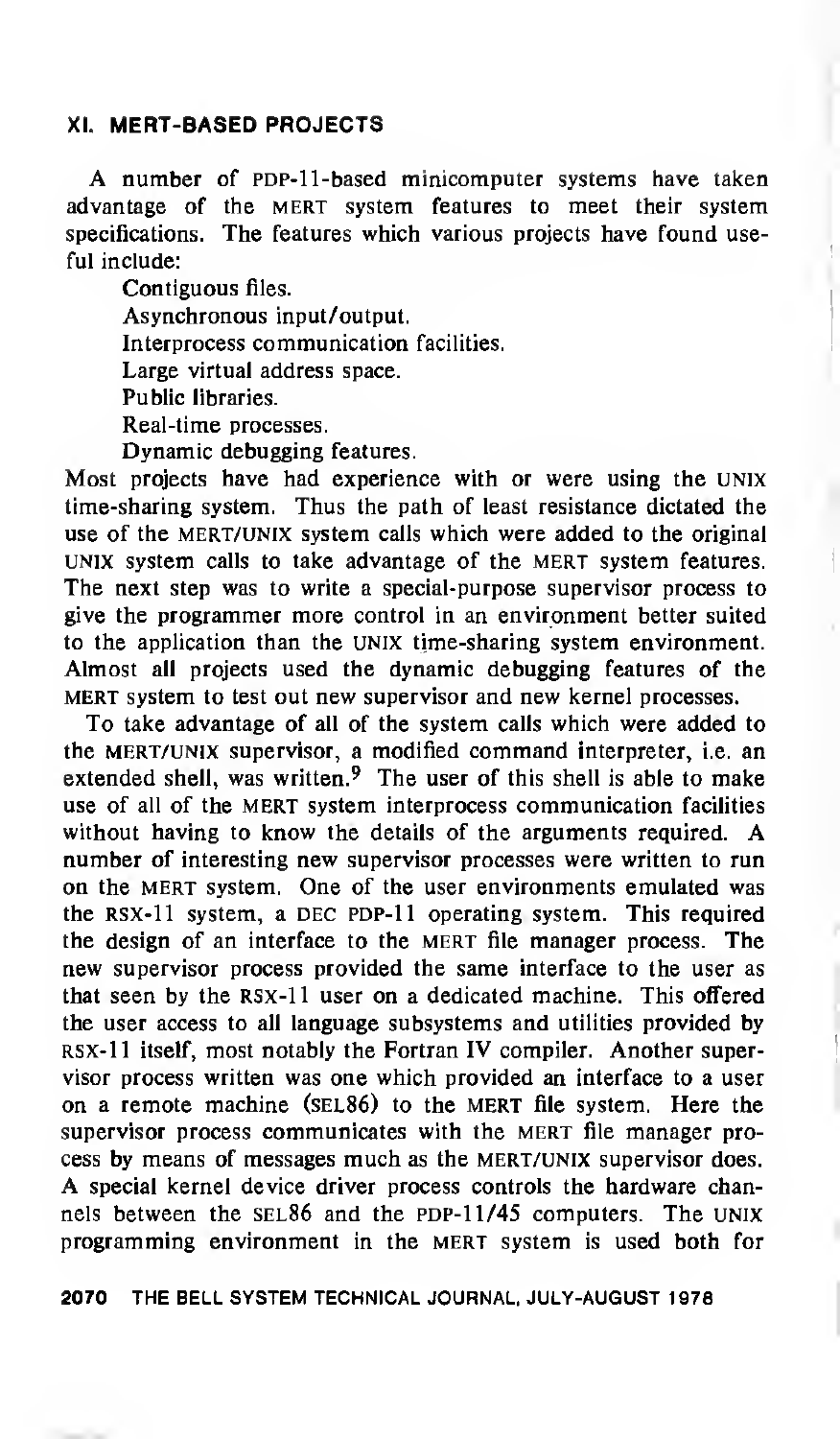PDP-11 programming and for preparing files and programs to be used on the sel86 machine.

# XII. PROTECTION/PERFORMANCE TRADE-OFFS

We summarize here the results of our experience with the MERT system as designers, implementers, and users. Some of the features added or subtracted from the mert system have been the result of feedback from various users. We pay particular attention to various aspects of the system design concerning trade-offs made between efficiency and protection. The advantages of the system architecture as well as its disadvantages are discussed.

Each major design decision is discussed with respect to performance versus protection. By protection, we mean protection against inadvertent bugs and the resulting corruption, not protection against security breaches. In general, for the sake of a more efficient system, protection has been sacrificed when it was believed that this extra protection would degrade system performance significantly. In most cases, the system is used in dedicated applications where some protection could be sacrificed. Maximum protection is provided mainly by separating the various functions into layers, putting each function at the highest possible level, according to the access privileges required. All processes were written in the high-level language,  $C^{10}$  This forced some structure in the processes.  $C$  controls access to the stack pointer and program counter and automatically saves the general-purpose registers in a subroutine call. This provides some protection which is helpful in confining the access of a program or process.

## 12.1 Hardware

The hardware of the PDP-11 computers permits a distinction to be made between kernel processes and supervisor processes. Kernel processes have direct access to the kernel-mode address space and may use all privileged instructions. For efficiency reasons, one base register always points to the complete I/O page. This is 4K words of the address space of the PDP-11 computer which is devoted to device addresses. It is not possible to limit access to only the device registers required for <sup>a</sup> particular device driver. The virtual address space is limited to 16-bit addressing. This presents a limitation to some large processes.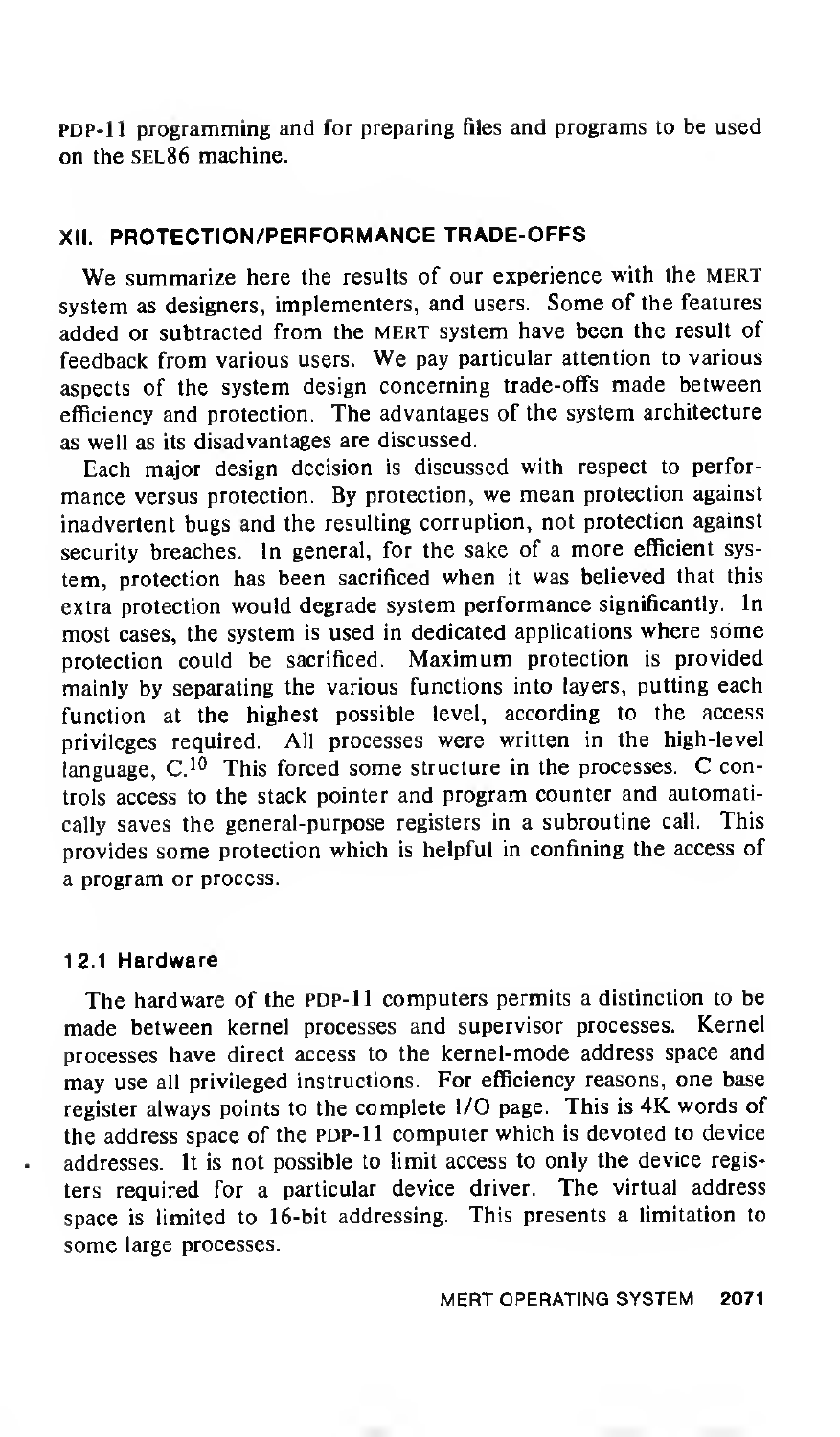## 12.2 Kernel

The number of base registers provided by the PDP-11 segmentation unit is <sup>a</sup> restriction in the kernel. The use of <sup>I</sup> and D space separation is necessitated to provide a reasonable number (16) of segments. Some degree of protection is provided for the sensitive kernel system tables by the address space separation, since the kernel drivers do not use I/D space separation in general. Such kernel processes do not have access to sensitive system data in kernel D space.

# <sup>1</sup> 2.3 Kernel process

Most kernel-mode processes use only kernel <sup>I</sup> space. This prohibits access to system segment tables and to kernel code procedures. However, access to message buffers, dispatcher control tables, and the I/O page is permitted. A kernel process is the most privileged of all processes which the user can load into a running system. The stack used by a kernel process is the same as that used by kernel procedures.

To provide complete security in the kernel would require that each process use its own stack area and that access to all base registers other than those required by the process be turned off. The time to set up a kernel process would become prohibitive. Since control is most often given to a kernel process by means of an interrupt, the interrupt overhead would become intolerable, making it more difficult to guarantee real-time response.

In actual practice, the corruption of the kernel by kernel processes has occurred very infrequently and then only when debugging <sup>a</sup> new kernel process. Fatal errors were seldom caused by the modification of data outside the process's virtual address range. Most errors were timing-dependent errors which would not have been detected even with better protection mechanisms. Hence we conclude that the degree of protection provided for kernel processes in dedicated systems is sufficient without degrading system performance. The only extra overhead for dispatching to a kernel process is that of saving and restoring some base registers and saving the current stack pointer.

## <sup>1</sup> 2.4 Supervisor process

Supervisor processes do not have direct access to the segments of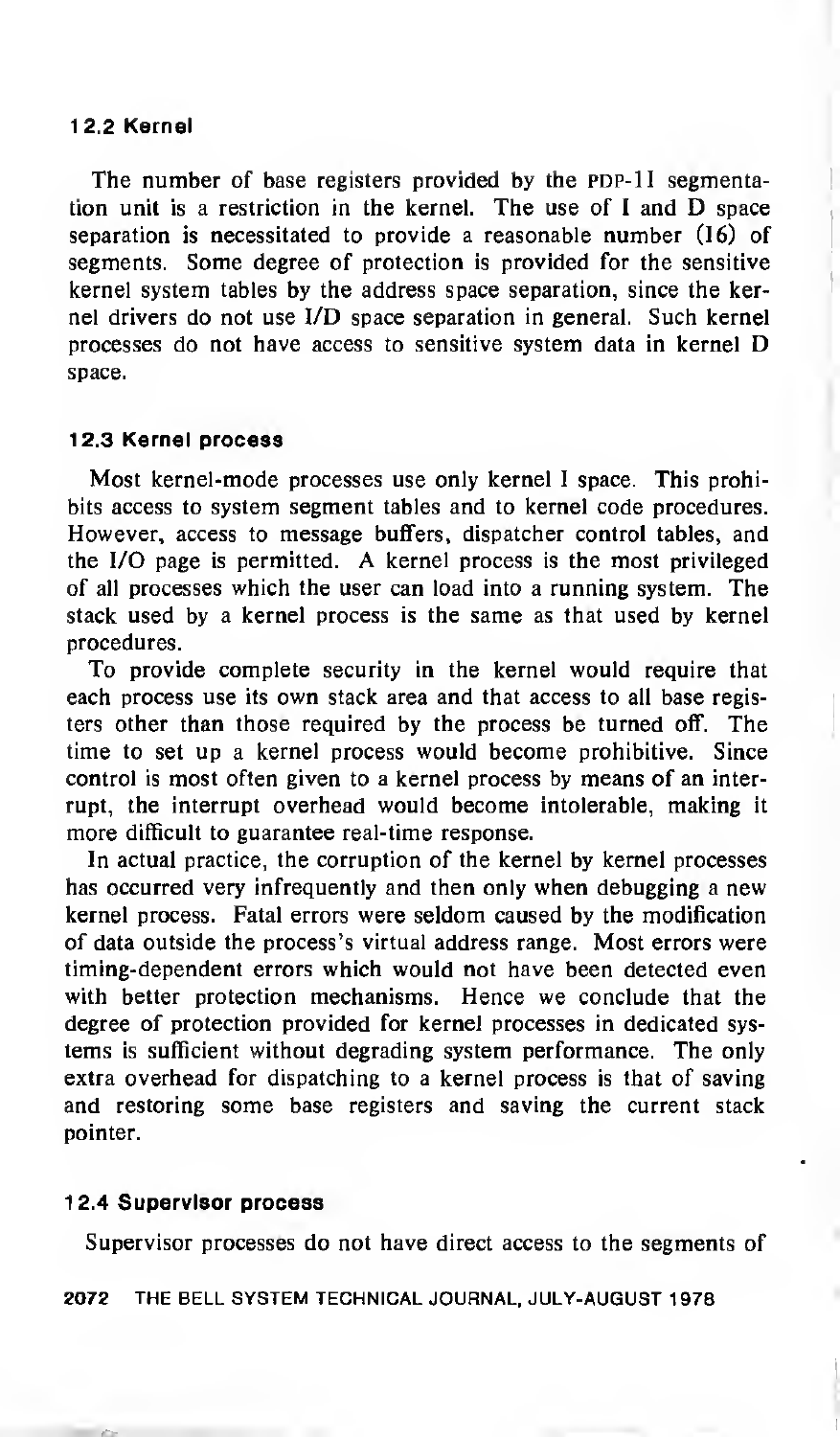other processes, kernel or supervisor. Therefore, it is possible to restrict the impact of these processes on the rest of the system by means of careful checking in the kernel procedures. All communication with other processes must go through the kernel. Of course, one pays a price for this protection since all supervisor base registers must have the appropriate access permissions set when a supervisor process is scheduled. Message traffic overhead is higher than for kernel processes.

For protection reasons, capabilities were added to the system. This adds extra overhead for each message to the file manager, since each capability must be validated by the file manager. An alternate implementation of capabilities which reduces overhead at the cost of some protection is discussed in a later section.

#### <sup>1</sup> 2.5 Message buffers

System message buffers are maintained in kernel address space. These buffers are corruptible by <sup>a</sup> kernel process. The only way to protect against corruption completely would be to make <sup>a</sup> kernel emt call to copy the message from the process's virtual address space to the kernel buffer pool. For efficiency reasons, this was not done.

For a supervisor process, the copying of a message from the supervisor's address space to the kernel message buffer pool area is necessary. This increases message traffic overhead for supervisor to kernel or supervisor to supervisor transfers. The overhead for sending and receiving <sup>a</sup> message between kernel processes amounts to 300 microseconds, whereas for supervisor processes the overhead is of the order of 800 microseconds (on a PDP-11/45 computer without cache memory).

#### 12.6 File manager process

The file manager process is implemented as <sup>a</sup> kernel-mode process with I and D space separated to obtain enough virtual address space. In the early implementation stage of the MERT system, the file manager was <sup>a</sup> supervisor process, but the heavy traffic to the file manager process induced many context changes and contributed significantly to system overhead. Implementation of the file manager process as <sup>a</sup> kernel-mode process improved system throughput by an average of about 25 percent. Again, this was a protection/efficiency trade-off. Protection is sacrificed since the file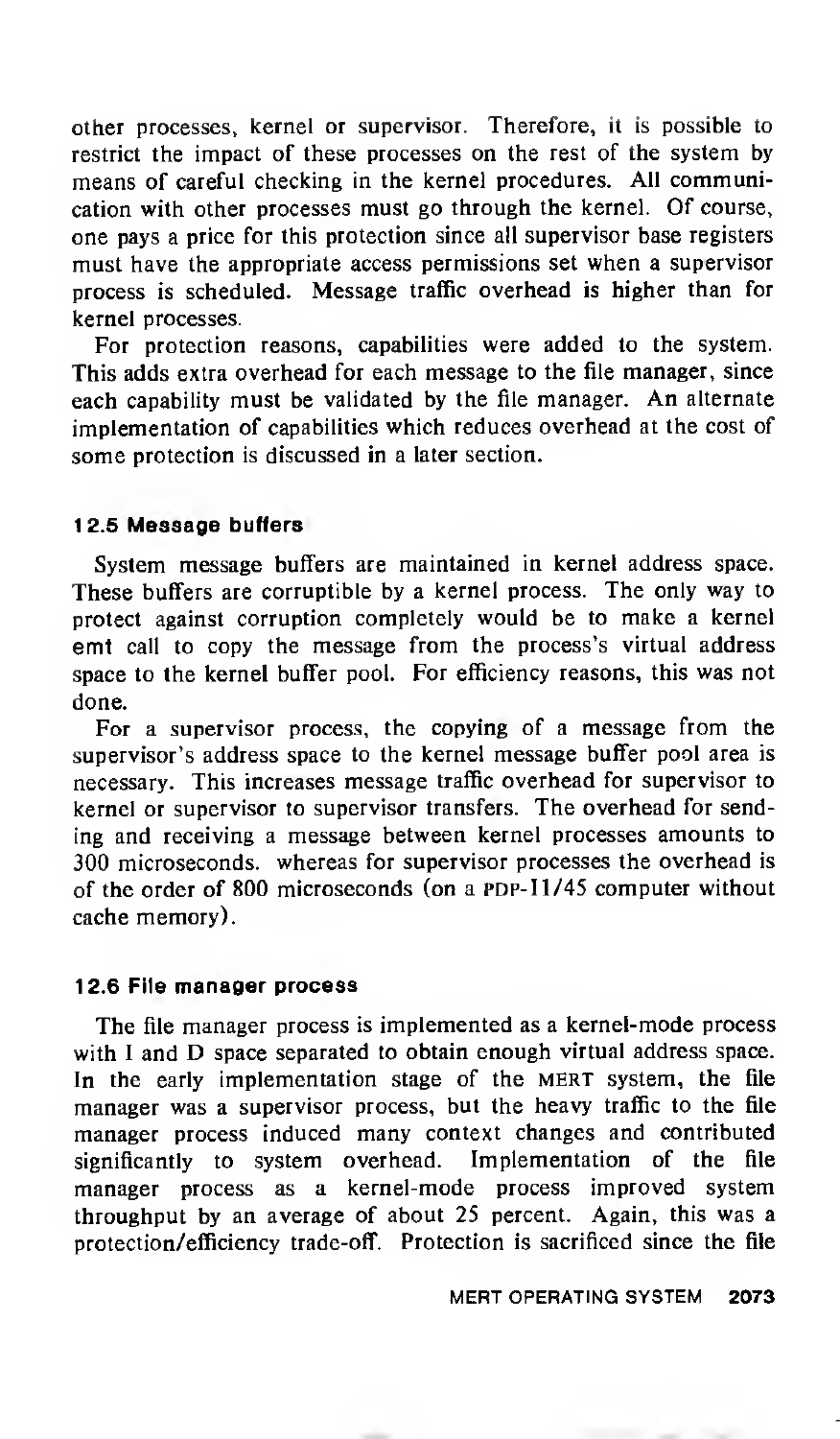manager process has access to all system code and data. In practice, it has not proven to be difficult to limit the access of the file manager to its intended virtual address space. Making the file manager <sup>a</sup> separate process has made it easy to implement independent processes which communicate with the file manager. The file manager is the only process with knowledge of the detailed structure of the file system. To prevent corruption of the file system, all incoming messages must be carefully validated. This includes careful checking of each capability specified in the message. This is a source of some system overhead which would not exist if the file system were tightly coupled with a supervisor process. However, this separation of function has proven very helpful in implementing new supervisors.

#### <sup>1</sup> 2.7 Process manager

The process manager is implemented as a swappable supervisor process. Its primary function is to create and start up new processes and handle their termination. An example is the loading of the kernel driver process for the magnetic tape drive. This is an infrequent occurrence, and thus the time penalty to bring in the process manager is tolerable. Other more frequent creations and deletions of processes associated with the UNIX system forking of processes is handled by the system scheduler process. In the early stages of implementation of the MERT system, the creation and deletion of all processes required the intervention of the process manager. This required the loading of the process manager in each case and added significantly to the overhead of creating and deleting processes.

#### 12.8 Response comparisons

The fact that <sup>a</sup> "UNIX-like" environment was implemented as one environment under the MERT kernel gives us a unique opportunity to compare the overall response of a system running as a generalpurpose development system to that of a system running a dedicated UNIX time-sharing system on the same hardware. This gives us a means of determining what system overhead is introduced by using messages as a basic means of inter-process communication. Application programs which take advantage of the UNIX file system structure give better response in a dedicated UNIX time-sharing system, whereas those which take advantage of the MERT file system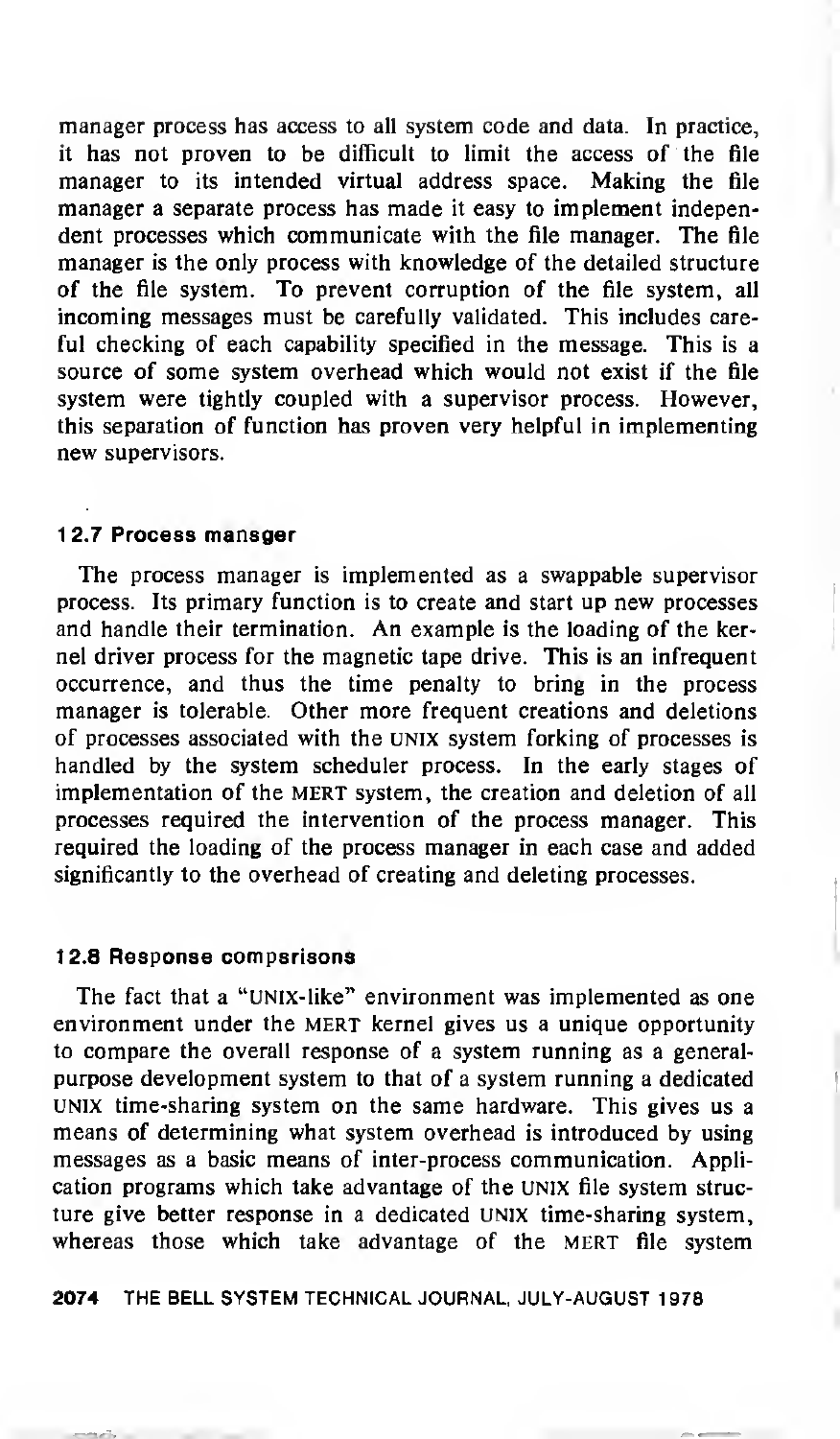structure give a better response under the MERT system. Computebound tasks respond in the same time under both systems. It is only where there is substantial system interaction that the structure of the mert system introduces extra system overhead, which is not present in a dedicated UNIX system. Comparisons of the amount of time spent in the kernel and supervisor modes using synthetic jobs indicate that the MERT system requires from  $5$  to  $50$  percent more system time for the more heavily used system calls. This translates to an increase of <sup>5</sup> to 10 percent in elapsed time for the completion of <sup>a</sup> job stream consisting of compilation, assembly, and link-edit. We believe that this overhead is <sup>a</sup> small price to pay to achieve <sup>a</sup> well-structured operating system with the ability to support customized applications. The structure of the system provides a basis for doing further operating system research.

# XIII. DESIGN DECISIONS IN RETROSPECT

A number of design decisions were made in the mert system which had no major impact on efficiency or protection. However, many of these impacted the interface presented to the user of the system. The pros and cons of these decisions are discussed here.

## 13.1 File system

The first file system for the MERT system was designed for realtime applications. For that, it is well-suited. For those applications which require the collection of data at a high rate, the use of contiguous files and asynchronous I/O proved quite adequate. However, the number of applications which required contiguous files was not overwhelming. For those applications which used the MERT system as a development system as well, the allocation of files by extents is not optimal, although adequate. The number of files which exhausted their 27 extents was small indeed. Also the need for compaction of file systems due to fragmentation was not as great as might have been expected and seems not to have posed any problems. The root file system very rarely needs to be compacted due to the nature of file system activity on it.

The file manager process uses multi-tasking to increase its throughput. This has added another degree of parallelism to the system, but on the other hand has also been the source of many hard-to-find timing problems.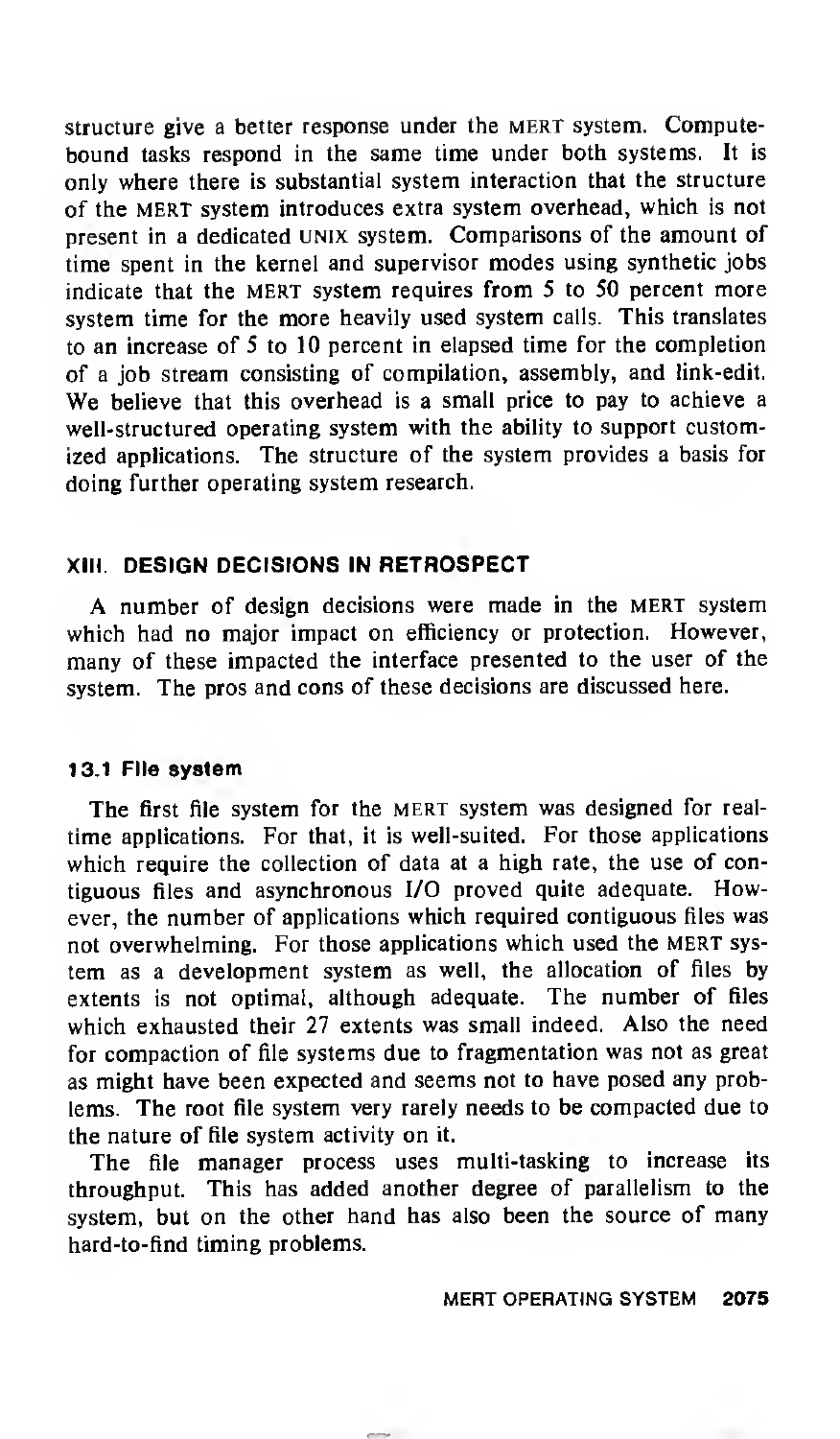The use of 16-bit block numbers is <sup>a</sup> shortcoming in the file system with the advent of larger and larger disks. However, this has been rectified in a new 32-bit file system which has features that make it more suitable for small time-sharing files and yet allows the allocation of large contiguous files. Compaction of this file system is not required.

## 13.2 Error logging

A special port process to collect error messages has proven to be very useful for tracking down problems with the peripheral devices. Sending messages rather than printing diagnostics out at the control terminal minimizes impact on real-time response. One drawback of this means of reporting errors is that the user is not told of the occurrence of an error immediately at his terminal unless the error is unrecoverable. He must examine the error logger file for actual error indications.

#### <sup>1</sup> 3.3 Process ports

Process ports were implemented as a means of enabling communication among unrelated processes. This has proven to be an easyto-use mechanism for functions such as the error logger. Other uses have been made of it, such as a centralized data base manager. The nature of the implementation of ports requires that the port numbers be assigned by some convention agreed upon by users of ports. Probably a better implementation of ports would have been to use named ports, i.e., to refer to ports by name rather than by number. The number then is not dependent on any user-assigned scheme.

#### 13.4 Shared memory

Shared memory allows the access to <sup>a</sup> common piece of memory by more than one process. The use of named segments to implement sharing enables two or more processes to pass a large amount of data between them without actually copying any of the data. The PDP-11 memory management unit and the 16-bit virtual address space are limitations imposed on shared memory. Only up to 16 segments may be in a process' address space at any one time. Sometimes it would be desirable to limit access to less than a total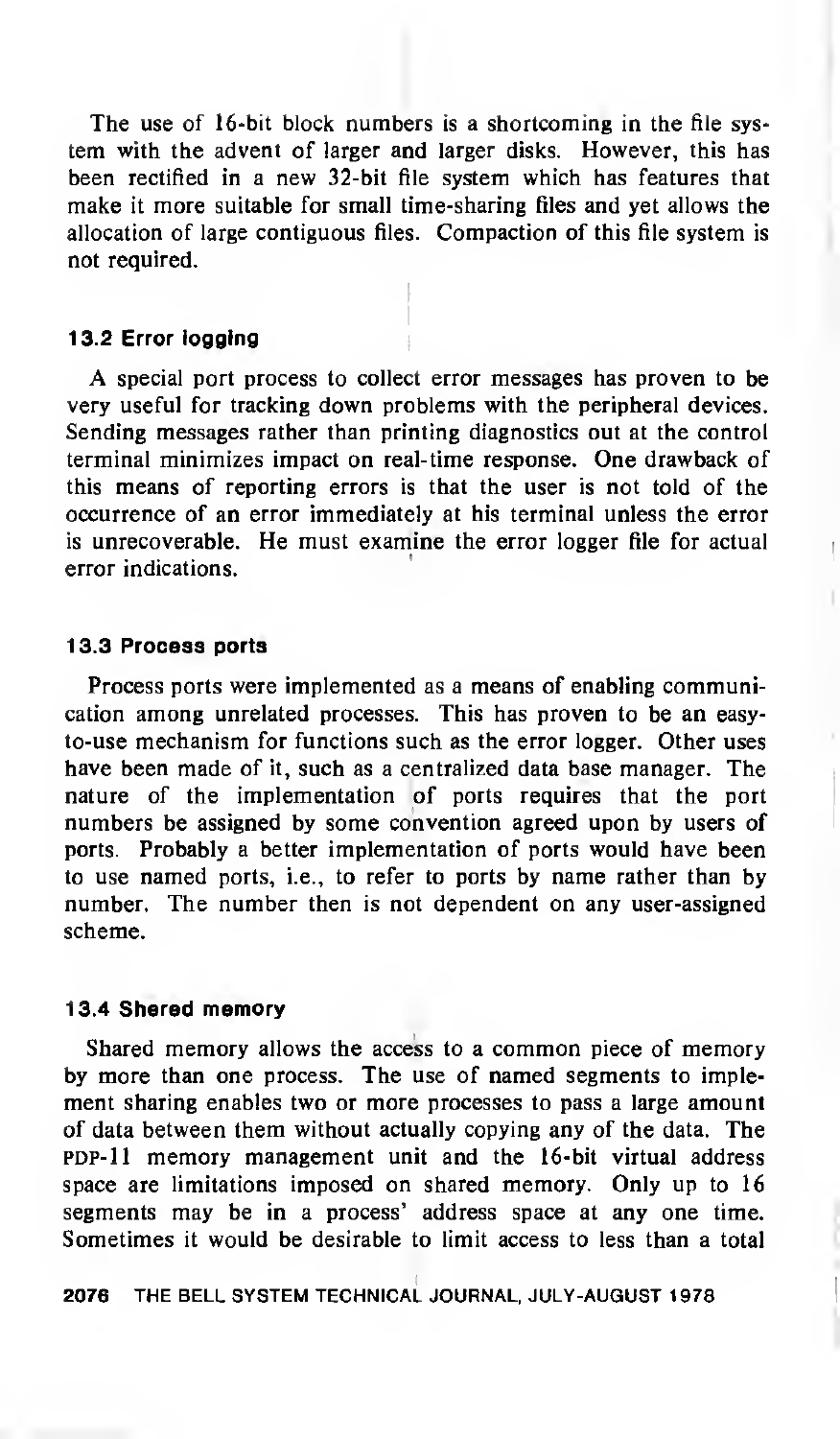logical segment. The implementation chosen in the MERT system does not allow this.

## 13.5 Public libraries

Public libraries are used in the MERT system at all levels: kernel, supervisor, and user. The use of public libraries at the kernel level has allowed device drivers to share <sup>a</sup> common set of routines. At the user level, many programs have made use of public libraries to make <sup>a</sup> substantial savings in total memory requirements. The initial implementation of public libraries required that when <sup>a</sup> public library was reformed, all programs which referenced it had to be link-edited again to make the appropriate connection to subroutine entry points in the public library. The current implementation makes use of transfer vectors at the beginning of the public library through which subroutine transfers are performed. Thus, if no new entry points are added when <sup>a</sup> public library is formed again, the link-edit of all programs which use it becomes unnecessary. This has proven to be very helpful for maintaining <sup>a</sup> set of user programs which share public libraries. It has proven to be convenient also for making minor changes to the system library when new subroutines are not added. This makes the re-forming of all device drivers unnecessary each time <sup>a</sup> minor change is made to <sup>a</sup> system library.

# 13.6 Real-time capabilities

The real-time capabilities of the MERT system are determined in part by the mode of the process running, i.e., kernel or supervisor. Control is given to <sup>a</sup> kernel mode process by an interrupt or an event. Time-out events may be used effectively to guarantee repetitive scheduling of <sup>a</sup> process. The response of <sup>a</sup> kernel process is limited by the occurrence of high priority interrupts, and therefore can only be guaranteed for the highest priority process. A supervisor process' scheduling priority can be made high by making it <sup>a</sup> nonswap process and giving it <sup>a</sup> high software priority. A response of the order of a few milliseconds can then be obtained. The scheduler uses preemption to achieve this. One aspect missing from the scheduler is deadline scheduling. Thus, it cannot be guaranteed that <sup>a</sup> task will finish by <sup>a</sup> certain time. The requirement for preemption has added another degree of complexity to the scheduler and of necessity adds overhead in dispatching to <sup>a</sup> process. Preemption has also complicated the handling of critical regions. It is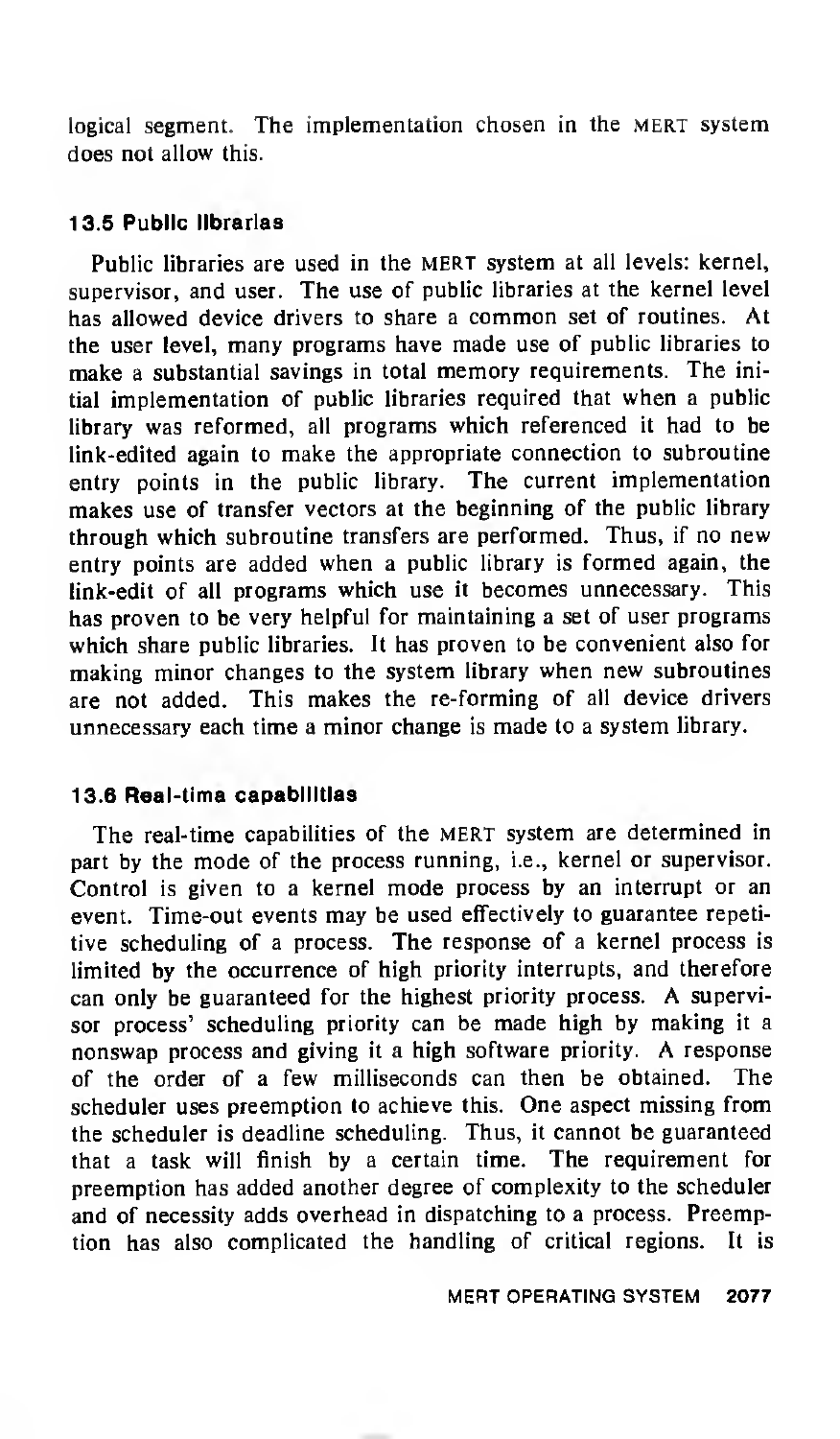necessary to raise the hardware priority around a critical region. This is difficult to do in a supervisor, since it requires making a kernel emt call, adding to response time. Shifting of segments in memory also adds to the response time which can be guaranteed.

#### 13.7 Debugging features

Overall, the debugging features provided by the MERT system have proven to be adequate. The kernel debugger has proven useful in looking at the history of events in the kernel and examining the detailed state of the system both after a crash and while the system is running. In retrospect, it would have been helpful to have some more tools in this area to examine structures according to named elements rather than by offsets.

The dynamic loading, dumping, and then debugging of processes, both kernel and supervisor, on a running system have been helpful in achieving fast debugging turnaround. While post-mortem debugging is useful, interactive debugging would eliminate the need to introduce traces and local event logging to supervisor and kernel processes as debugging aids. One danger of planting break-point traps at arbitrary points in the UNIX supervisor has been that of planting them in a critical region in which a resource is allocated. The resource may not be freed up properly and other processes may hang waiting for the resource to be freed up.

#### 13.8 Memory manager

The memory manager is a separate kernel process and handles incoming requests as messages in <sup>a</sup> fairly sequential manner. One thing it does do in parallel, however, is the loading of the next process to be run while the current one is running. In certain cases, the memory manager can act as a bottleneck in the system throughput. This can also have serious impact on real-time response in a heavily loaded system.

#### 13.9 Scheduler

The scheduler in the MERT system is another separate kernel process. One improvement which could be made in this area is to separate mechanism from policy. The fact that the scheduler and memory manager are separate processes has system-wide impact in that the scheduler cannot always tell which process is the best one to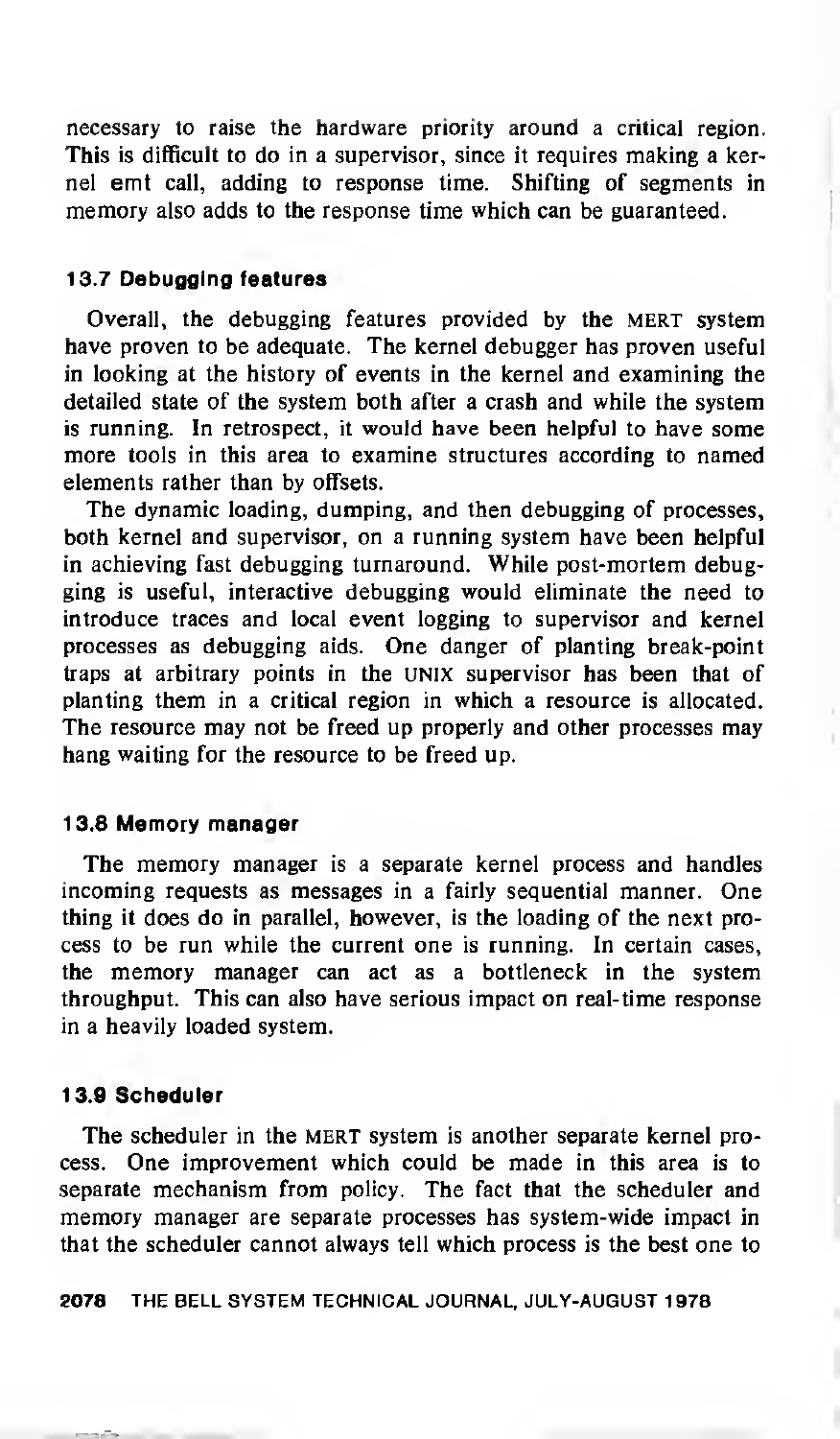run based on which one has the most segments in memory. The memory manager does not tend to throw out segments based on which process owns it but rather on usage statistics.

## 13.10 Messages

Messages have proven to be an effective means of communication between processes. At the lowest level, they have been helpful in separating functions into processes and of making these processes modular and independent. It has made things like error logging easy to implement. Communication with the file manager process by means of messages has removed the dependency of supervisor processes on file system structures. In fact, <sup>a</sup> number of different file managers have been written to run using the identical "unixlike" supervisor. The UNIX file manager was brought up to run in place of the original mert file manager without any impact on the supervisor processes. Messages at <sup>a</sup> higher level have not always been easy to deal with. It is difficult to prevent <sup>a</sup> number of user processes from swamping the kernel message buffer pool and thereby impacting system response.

The MERT system implementation of messages solves the problem of many processes sending to one process quite effectively. However, the reverse problem of one process sending to many processes (i.e., many servers) is not handled efficiently at all.

## 13.11 Firewalls

Having separate processes for separate functions has modularized the design of the system. It has eased the writing of new processes but required them to obey <sup>a</sup> new set of rules. To ensure that processes obey these rules requires an amount of checking which would not be necessary if processes were merged in one address space. This has been especially true of the file manager where corruption of data is very crucial, as it can very quickly spread as <sup>a</sup> cancer in the system.

## XIV. PORTABILITY

Recently <sup>a</sup> great deal of interest has been expressed in porting complete operating systems and associated user programs to hardware configurations other than the DEC 16-bit PDP-11 computer.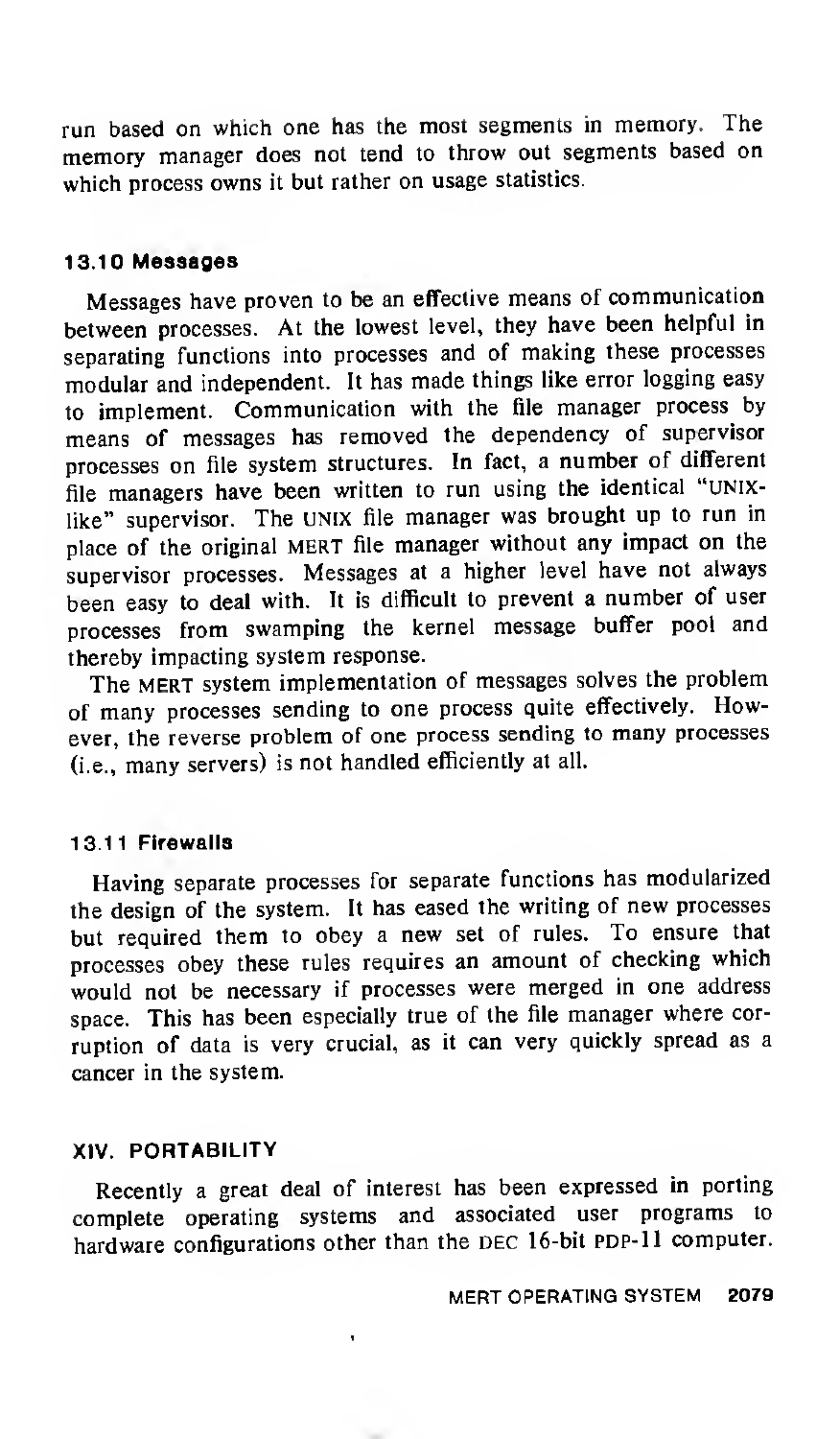We discuss here some of the hardware characteristics on which the MERT system depends and the impact of these on the software.

# 14.1 Hardware considerations

At the time that we designed the MERT operating system (circa 1973), the DEC PDP-11/45 processor with a memory management unit allowing the addressing of up to 124K words of memory was <sup>a</sup> new system. Moreover, the memory management unit was rather sophisticated for minicomputers at that time, since it supported three address modes: kernel, supervisor, and user. It also supported two address spaces per mode, instruction and data. This enables <sup>a</sup> mode to address up to 64K words in its address space. Two address modes are generally sufficient for operating systems which provide one environment to the user. To support multi-environments, three modes are required (or at least are desirable), one of which provides the various environments to the user. We decided to make use of this feature. The separation of instruction and data address space provides more address space for <sup>a</sup> process. It also provides <sup>a</sup> greater number of segments per user and allows some degree of protection. This was used in the kernel where <sup>a</sup> large number of separate pieces of code and data need to be referenced concurrently. The protection provided is made use of in kernel processes which need very few base registers and do not need access to very much data; in fact, the less the better. Thus <sup>a</sup> kernel process is not allowed to run with instruction and data space separated so as to protect sensitive system tables.

The third unique feature of the PDP-11/45 computer is that it has <sup>a</sup> programmable interrupt register (pir). This enables the system to trigger a software interrupt at one of seven hardware priority levels. The interrupt goes off when the processor starts to run at less than the specified priority. This is used heavily in the MERT system scheduler process and by kernel system routines which trigger vari ous events to occur at specified hardware priorities. It is not sufficient to depend on the line clock for <sup>a</sup> preemptive scheduler to guarantee real-time response.

We have identified here three unique features of the PDP-11/45 processor (and the PDP- $11/70$ ) which have been heavily used in the MERT system. These features are identified as unique in that a general class of minicomputers does not have all of these features, although some may have one or more. They are also identified as unique in that the UNIX operating system has not made critical use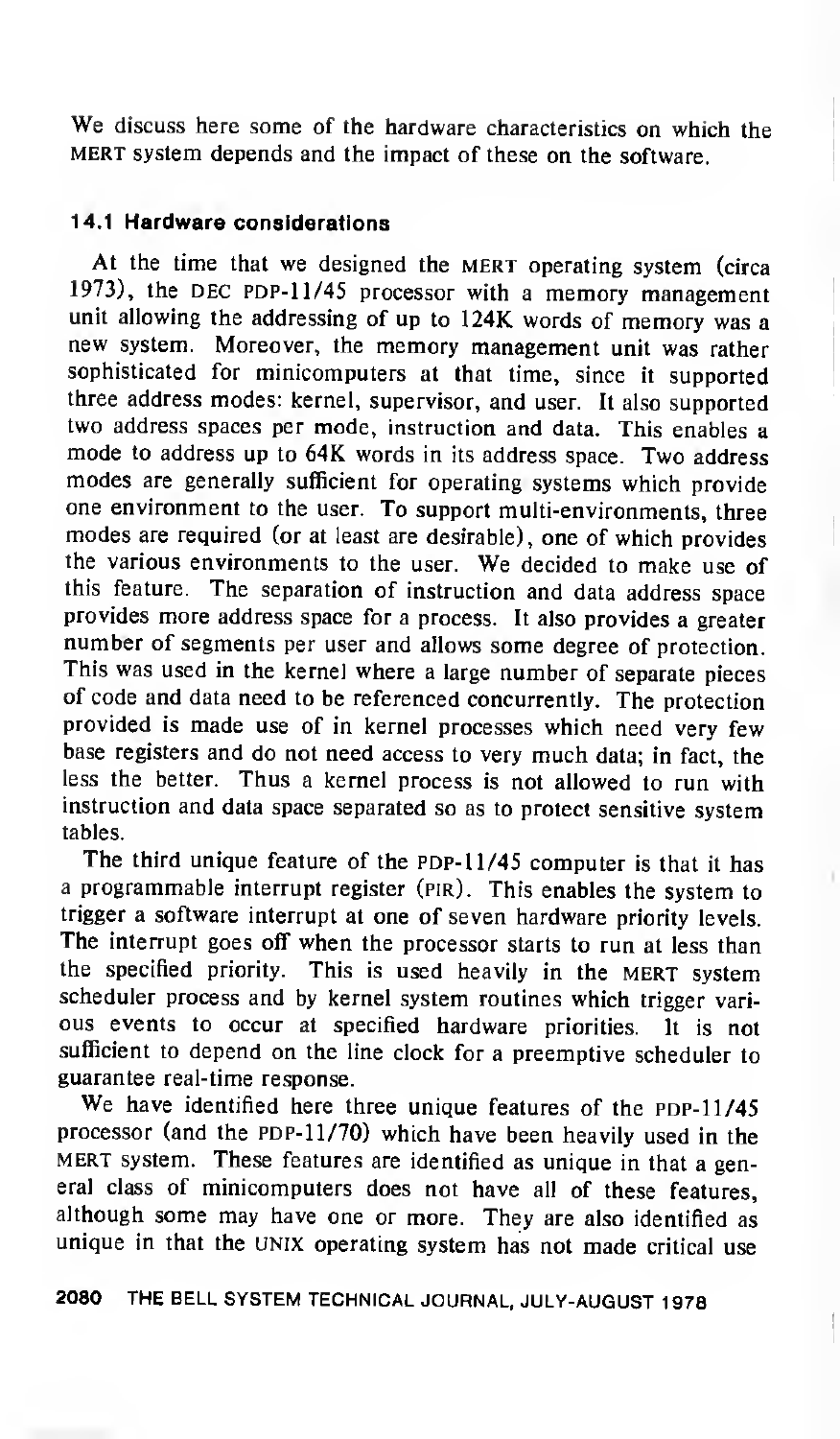of them. Therefore, the portability of the UNIX system is not impacted by them. For the portability of the MERT system, three or more address modes, <sup>a</sup> large number of segments (at least eight) per address mode, and a programmed interrupt register are highly desirable.

# 14.2 Software considerations

Currently, most of the MERT system is written in C. This includes all device driver processes, the scheduler, the file manager, the process manager, and the UNIX supervisor. Most of the basic kernel, including the memory manager process, is written in PDP-11 assembly language. This portion is of course not portable to other machines. Recently, <sup>a</sup> portable C compiler has been written for various machines, both 16-bit and 32-bit machines, the two classes of minicomputers which are of general interest for portability purposes. These include the PDP-11 and the Interdata 8/32 machines.

The UNIX system has been ported to the Interdata 8/32 machine: this includes all user programs as well as the operating system itself.<sup>11</sup> Thus, if the portability of the MERT system to the Interdata 32-bit machine were to be considered, all user programs have already been ported. The main pieces of software which have to be written in portable format include all device drivers, the scheduler, the process manager, the file manager and the UNIX supervisor. Of these, only the device drivers have machine dependencies and need substantial rewriting. The file manager, being a kernel process, has some machine-dependent code. The bulk of the software which must be rewritten is in the kernel itself, being substantially written in PDP-11 assembly language. Also, all library interface routines must be rewritten. Many of the calling sequences for library routines have to be reworked, since arguments are passed specifically as 16-bit integers. Some sizes, especially of segments, are specified in terms of 16-bit words. For portability reasons, all sizes must be treated in terms of 8-bit bytes.

# XV. REFLECTIONS

In designing any system, one must make <sup>a</sup> number of crucial decisions and abide by them in order to come up with <sup>a</sup> complete and workable system. We have made <sup>a</sup> number of these, some of which have been enumerated and discussed in the above sections. Upon reflecting on the results and getting feedback from users of the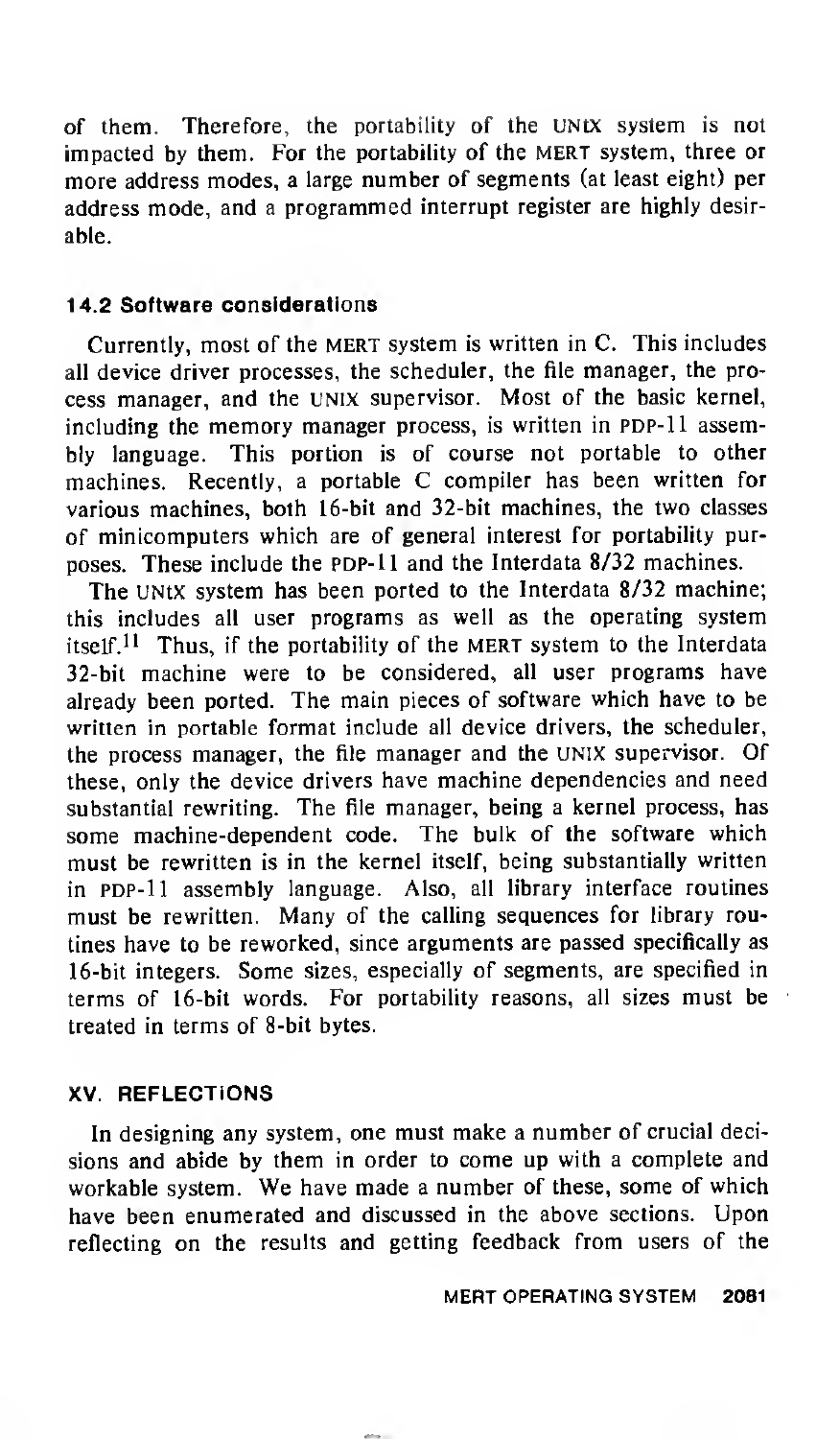mert system, we have come up with <sup>a</sup> number of design decisions which could probably have been made differently from what was actually done. Users have pushed the system in directions which we never considered, finding holes in the design and also some bugs which were never exercised in the original MERT system.

# 15.1 Capabilities

Capabilities were implemented in the system as a result of the experience of one user in writing <sup>a</sup> new supervisor process which sent messages to the file manager. There were two major deficiencies. The first had to do with protection. Under the old design (without capabilities), it was possible to ignore the protection bits. Upon reading/writing <sup>a</sup> file, no check was made of the protection bits. As long as <sup>a</sup> file was open, any action could be taken on the file, reading or writing; this included directories. With the addition of capabilities, when <sup>a</sup> file is opened, the capability is put in the user's PCB. The capability includes the entry number in the file manager tables, protection bits, and a usage count. The capability is put in a message to the file manager by the kernel when a request is made to read/write <sup>a</sup> file. These three quantities are checked by the file manager. A capability must be satisfactorily validated before an access can be made to a file. This provides the degree of protection desired.

The second deficiency of the file manager had to do with the maintenance of an up-to-date set of open file tables. If a process is abnormally terminated, i.e., terminated by the scheduler without being given a chance to clean up, the process may not have been able to close all its files. This would typically occur when <sup>a</sup> breakpoint trap was planted in an experimental version of the UNIX supervisor. The fact that no table is maintained in a central place with a list of all files open by each process caused file tables to get out of synchronization. Capabilities provide such a central table to the process manager and the memory manager. Thus when an abnormal termination is triggered on <sup>a</sup> process, the memory manager can access the process PCB and take down the capabilities one by one, going through the capability list in the pcb, sending close messages to the file manager. This provides a clean technique for maintaining open counts on files in the file manager tables.

In retrospect, the implementation of capabilities in the MERT system was probably carried to an extreme, i.e. not in keeping with the other protection/efficiency trade-offs made. The trade-off was made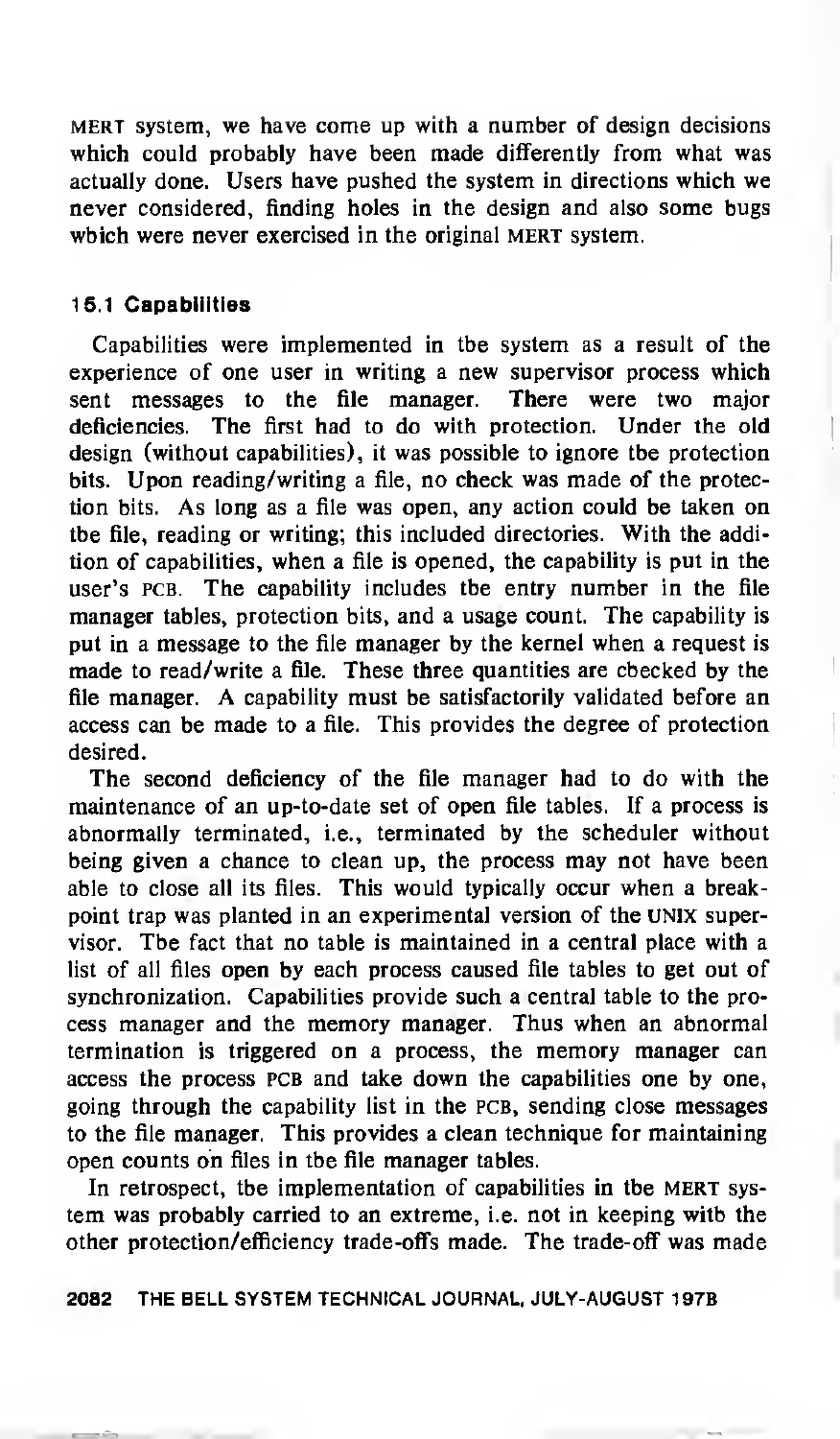in favor of protection rather than efficiency, in this case. The current implementation of capabilities is expensive in that extra messages are generated in opening and closing files. For instance, in closing a file, a close message is sent to the file manager; this in turn generates <sup>a</sup> message to the capability manager (i.e., the memory manager) to take down the capability from the PCB of the process which sent the close message. The asynchronous message is necessary since the memory manager process must bring the PCB into memory to take down the capability if the PCB is not already in memory.

A more efficient means of achieving the same result would be to maintain this list of capabilities in the supervisor address space with general read/write permissions with a pointer to the capability list maintained in the pcb. It would then be the supervisor's responsibility to fill in the capability when sending <sup>a</sup> message to the file manager and to take down the capability when closing the file. This requires no extra message traffic overhead as compared to the original implementation without capabilities. Upon abnormal termination, the memory manager could still go through the capability list to take down all capabilities by sending close file messages to the file manager. Protection is still achieved by the encoded capability. Efficiency is maintained by eliminating extra messages to the memory manager. This proposed implementation also has the added benefit that it can be implemented for kernel processes in the same manner, i.e., using a pointer to a capability list in the kernel process header.

## 15.2 Global system buffers

In the current implementation of the MERT system, each process maintains its own set of system buffers. The file manager provides its own set of buffers, used entirely for file mapping functions (e.g., superblocks for mounted file systems, i-nodes, and directories). The UNIX supervisor provides its own set of buffers for use by all UNIX processes. These buffers are used almost exclusively for the contents of files. However, it is possible for a file to be the image of a complete file system, in which case a buffer may actually contain the contents of <sup>a</sup> directory or i-node. This means there may be more than one copy of <sup>a</sup> given disk block in memory simultaneously. Because of the orthogonal nature of the uses of buffers in the UNIX system and the file manager, this duplication hardly ever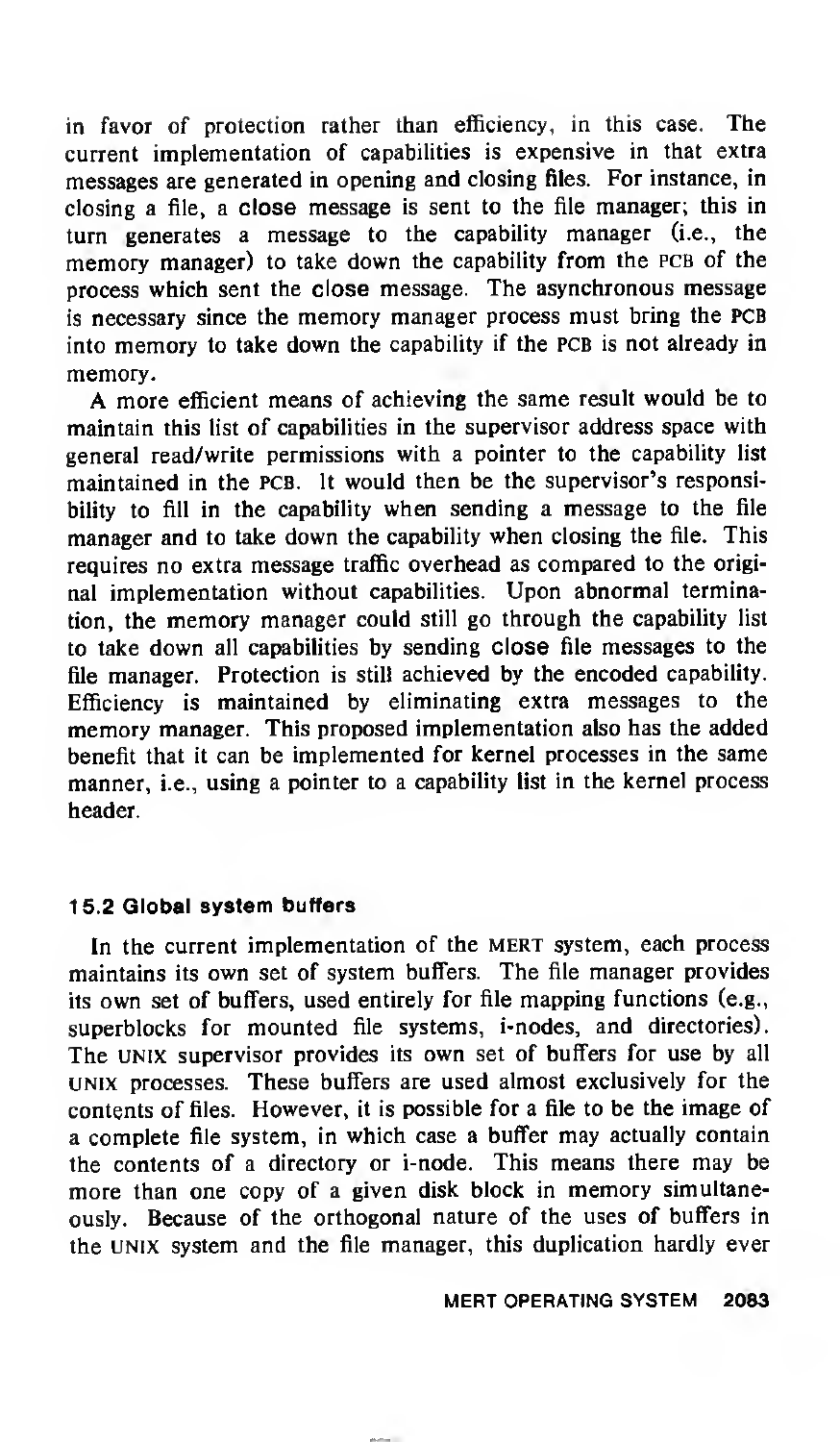occurs and does not pose a serious problem. Within the UNIX sys tem itself, all buffers are shared in <sup>a</sup> common data segment.

However, if one wishes to implement other supervisors and these supervisor processes share <sup>a</sup> common file system with the UNIX supervisor, it becomes quite possible that more than one copy of some disk blocks exists in memory. This presents a problem for concurrent updates.

An alternate method of implementation of buffers would have been to make use of named segments to map buffers into a globally accessible buffer pool. The allocation and deallocation of buffers would then become a kernel function, and this would guarantee that each disk block would have a unique copy in memory. If the MERT system had allowed protection on sections of a segment, then sys tem buffers could have been implemented as one big buffer segment broken up into protectable 512-byte sections. The system overhead in this implementation probably would have been no greater than the current implementation. Each time a buffer is allocated and released, <sup>a</sup> kernel emt call would be necessary. However, even the present implementation requires two short-duration emt calls to prevent process preemption during a critical region in the UNIX supervisor both during the allocation and releasing of a buffer.

# 15.3 Diagnostics

One of the shortcomings of the MERT system has been the lack of system diagnostics printed out at the control console reporting sys tem troubles. The UNIX system provides diagnostic print-outs at the control console upon detection of system inconsistencies or the exhaustion of crucial system resources such as file table entries, i-node table entries, or disk free blocks. Device errors are also reported at the control console. In the MERT system, device errors are permanently recorded on an error logger file. One reason for not providing diagnostic print-out at the control console is that the print-out impacts real-time response.

The lack of diagnostic messages has been particularly noticeable in the file system manager and in the basic kernel when resources are exhausted. Providing diagnostic messages in the system requires the use of some address space in each process making use of diagnostic messages; this would require duplication of the basic printing routines in the kernel, the file manager, and any other process which wished to report diagnostics or the inclusion of the printing routines in the system library. A possible solution would have been to make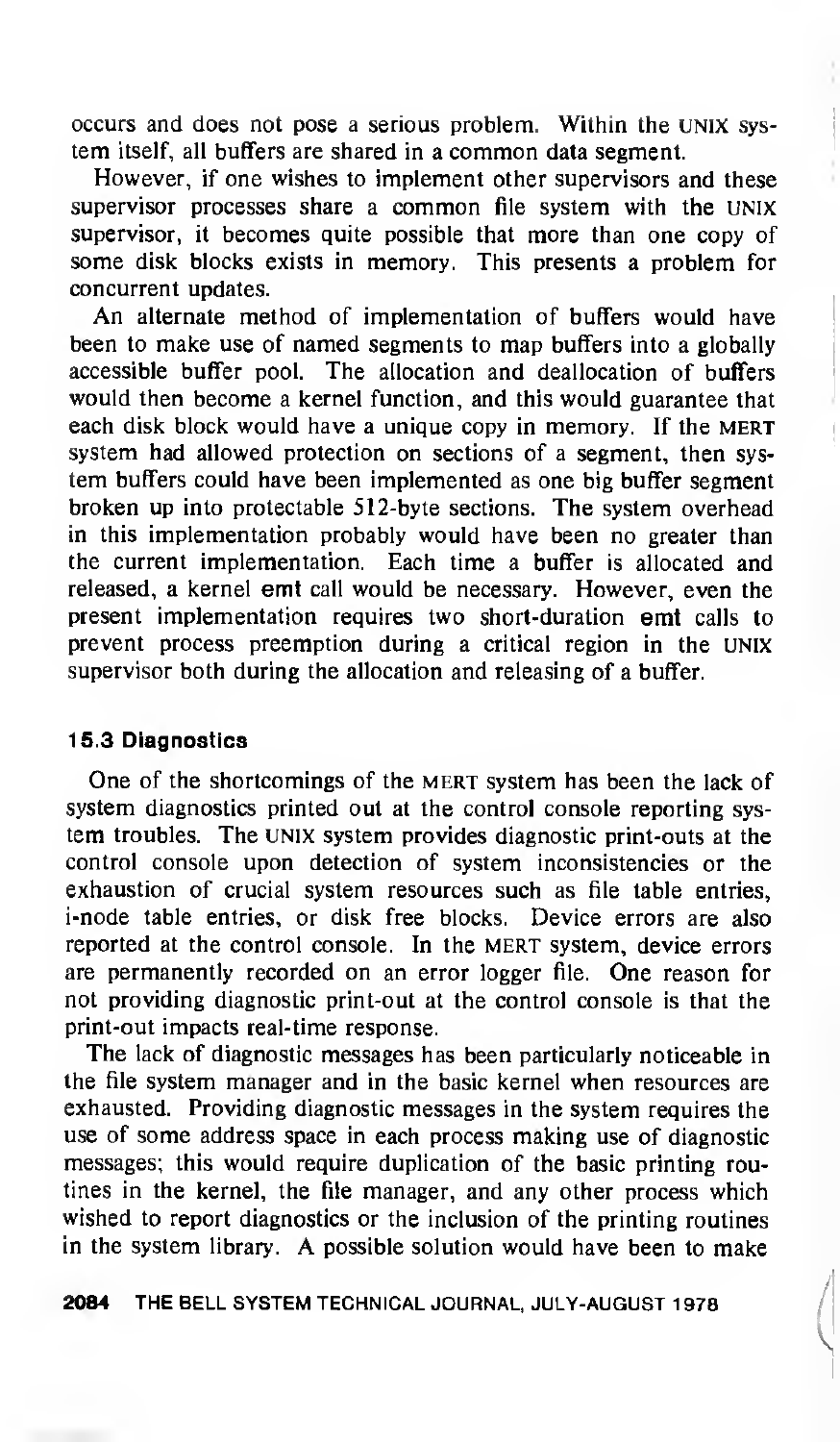use of the MERT message facilities to send diagnostic data to a central process connected to <sup>a</sup> port to print out all diagnostics both on the control console and into a file for later analysis. Using this technique, it would also be possible to send diagnostic messages directly to the user's terminal which caused the diagnostic condition to occur. The diagnostic logger process would be analogous to the error logger process.

#### 15.4 Scheduler process

The current MERT scheduler is a separate kernel system process which implements both the mechanism and the policy of systemwide scheduling. It would be more flexible to implement only the mechanism in the kernel process and let the policy be separated from this mechanism in other user-written processes.

## XVI. ACKNOWLEDGMENTS

Some of the concepts incorporated in the kernel were developed in a previous design and implementation of an operating system kernel by C. S. Roberts and one of the authors (H. Lycklama). The authors are pleased to acknowledge many fruitful discussions with Mr. Roberts during the design stage of the current operating system.

We are grateful to the first users of the MERT system for their initial support and encouragement. These include: S. L. Arnold, W. A. Burnette, L. L. Hamilton, J. E. Laur, J. J. Molinelli, R. W. Peterson, M. A. Pilla, and T. F. Tabloski. They made suggestions for additions and improvements, many of which were incorporated into the MERT system and make the MERT system what it is today.

The current MERT system has benefited substantially from the documentation and debugging efforts of E. A. Loikits, G. W. R. Luderer, and T. M. Raleigh.

#### **REFERENCES**

- 1. E. W. Dijkstra, "The Structure of the the Multiprogramming System," Commun.
- Assn. Comp. Mach., // (May 1968), p. 341. 2. P. Brinch Hansen, "The Nucleus of <sup>a</sup> Multiprogramming System," Commun. Assn. Comp. Mach., 13 (April 1970), p. 238.
- 3. P. G. Sorenson, "Interprocess Communication in Real-Time Systems," Proc. Fourth acm Symp. on Operating System Principles (October 1973), pp. 1-7.
- 4. Digital Equipment Corporation, PDP-11/45 Processor Handbook. 1971.
- 5. W. A. Wulf, "HYDRA A Kernel Protection System," Proc. AFIPS NCC, 43 (1974), pp. 998-999.

MERT OPERATING SYSTEM 2085